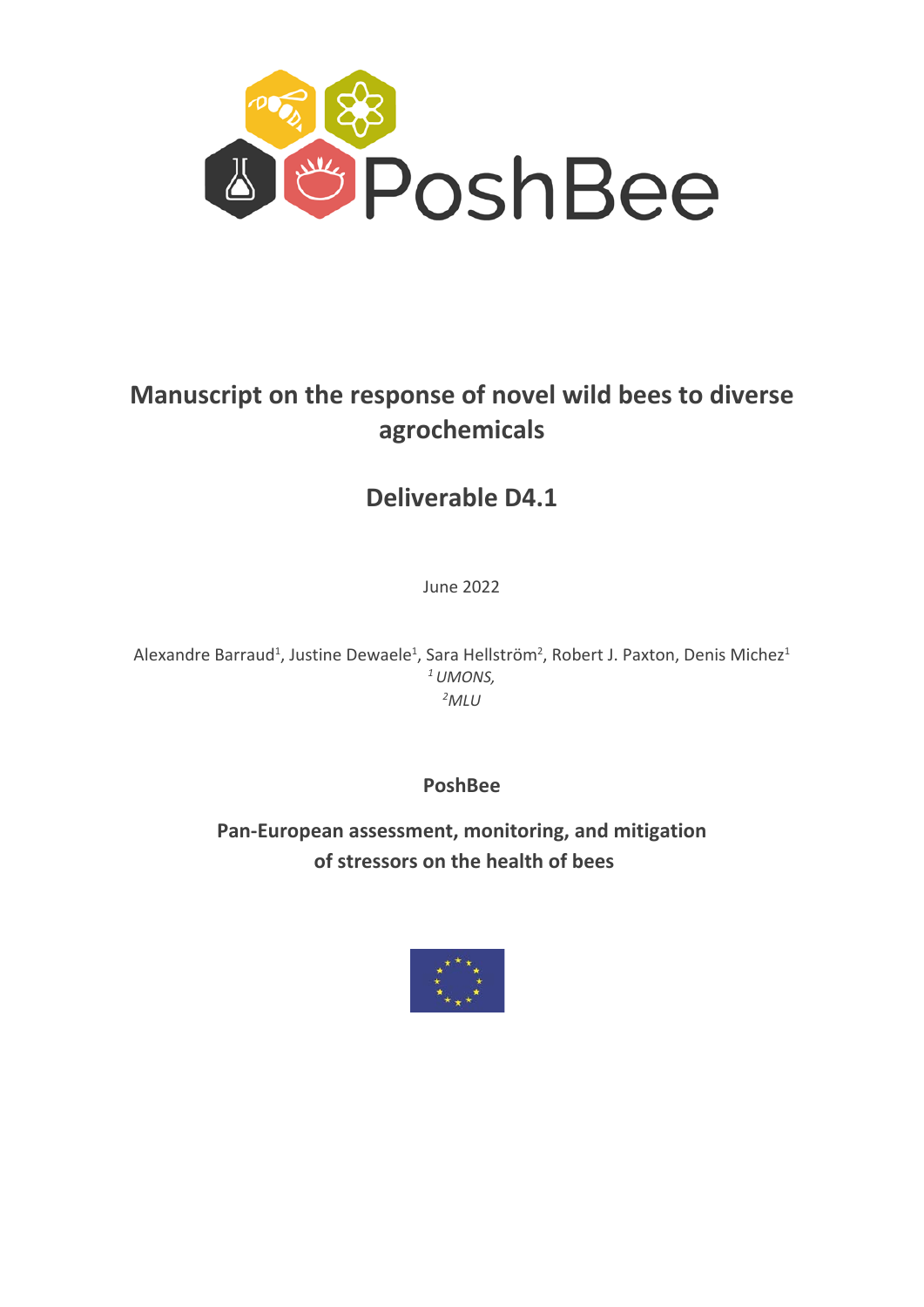### **Prepared under contract from the European Commission**

Grant agreement No. 773921 EU Horizon 2020 Research and Innovation action

| Project acronym:           | <b>PoshBee</b>                                                                                                                                                                                                                            |
|----------------------------|-------------------------------------------------------------------------------------------------------------------------------------------------------------------------------------------------------------------------------------------|
| Project full title:        | Pan-European assessment, monitoring, and mitigation of                                                                                                                                                                                    |
|                            | stressors on the health of bees                                                                                                                                                                                                           |
| Start of the project:      | June 2018                                                                                                                                                                                                                                 |
| Duration:                  | 60 months                                                                                                                                                                                                                                 |
| Project coordinator:       | <b>Professor Mark Brown</b>                                                                                                                                                                                                               |
|                            | Royal Holloway, University of London                                                                                                                                                                                                      |
|                            | www.poshbee.eu                                                                                                                                                                                                                            |
| Deliverable title:         | Manuscript on the response of novel wild bees to diverse                                                                                                                                                                                  |
| Deliverable n°:            | agrochemicals<br>D4.1                                                                                                                                                                                                                     |
| Nature of the deliverable: |                                                                                                                                                                                                                                           |
| Dissemination level:       | Report<br>Public                                                                                                                                                                                                                          |
|                            |                                                                                                                                                                                                                                           |
| WP responsible:            | WP4                                                                                                                                                                                                                                       |
| Lead beneficiary:          | <b>UMONS</b>                                                                                                                                                                                                                              |
| Citation:                  | Barraud, A., Dewaele, J., Hellström, S., Paxton, R.J. & Michez, D.<br>(2022). Manuscript on the response of novel wild bees to diverse<br>agrochemicals. Deliverable D4.1 EU Horizon 2020 PoshBee<br>Project, Grant agreement No. 773921. |
| Due date of deliverable:   | Month n° 49                                                                                                                                                                                                                               |
| Actual submission date:    | Month n° 49                                                                                                                                                                                                                               |

\_\_\_\_\_\_\_\_\_\_\_\_\_\_\_\_\_\_\_\_\_\_\_\_\_\_\_\_\_\_\_\_\_\_\_\_\_\_\_\_\_\_\_\_\_\_\_\_\_\_\_\_\_\_\_\_\_\_\_\_\_\_\_\_\_\_\_\_\_\_\_\_\_\_\_\_\_\_\_\_\_\_

## Deliverable status:

| Version | <b>Status</b> | Date        | Author(s)                                                                         |
|---------|---------------|-------------|-----------------------------------------------------------------------------------|
| 1.0     | Draft         | 26 May 2022 | Barraud, A., Dewaele, J., Hellström, S. &<br>Michez, D., UMONS, MLU               |
| 2.0     | Draft         | 9 June 2022 | Barraud, A., Dewaele, J., Hellström, S.,<br>Paxton, R.J. & Michez, D., UMONS, MLU |

The content of this deliverable does not necessarily reflect the official opinions of the European Commission or other institutions of the European Union.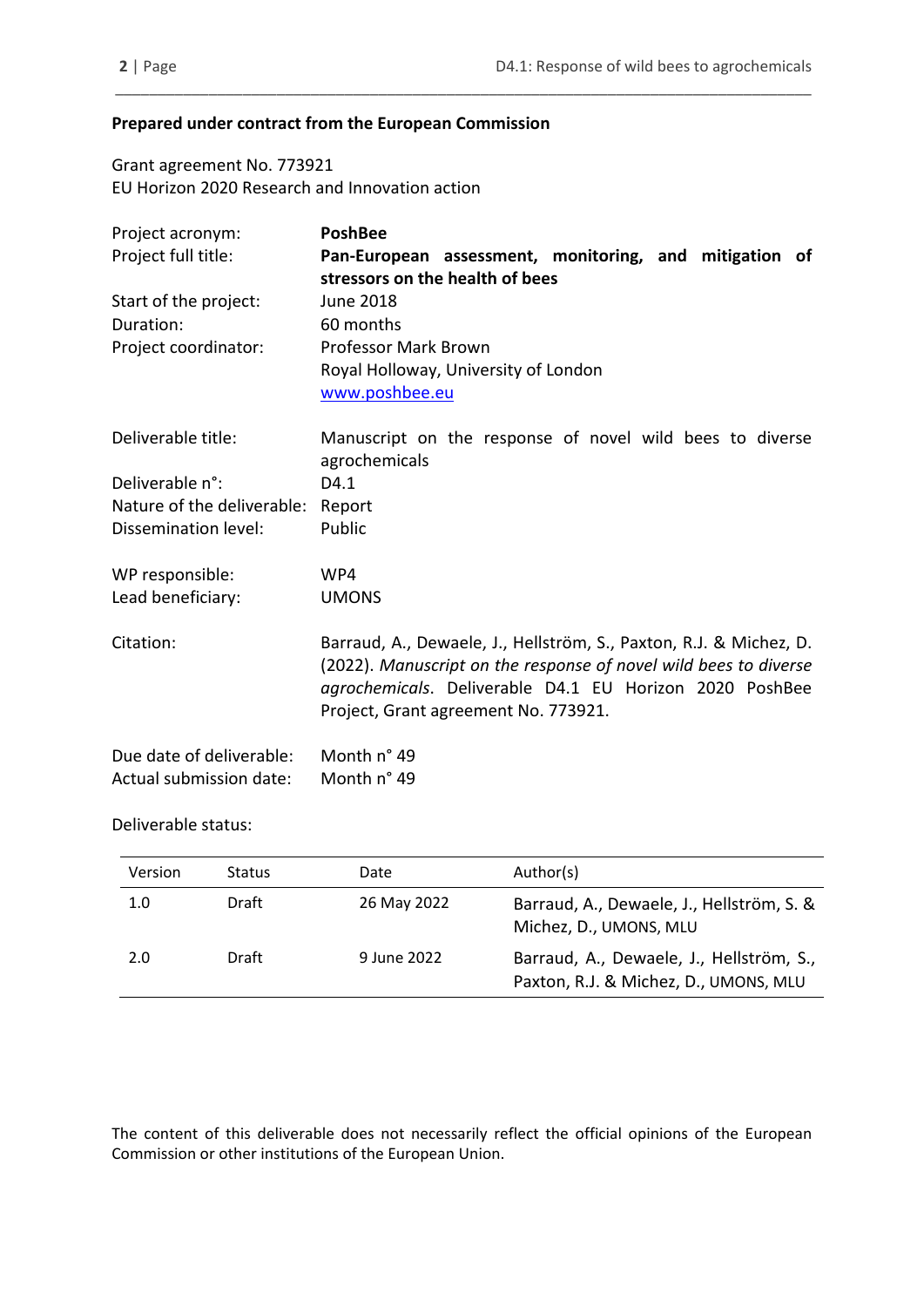# **Table of contents**

| 1. |        |  |
|----|--------|--|
| 2. |        |  |
|    | 2.1.   |  |
|    | 2.2.   |  |
|    | 2.2.1. |  |
|    | 2.2.2. |  |
|    | 2.2.3. |  |
|    | 2.2.4. |  |
|    | 2.2.5. |  |
|    | 2.3.   |  |
|    | 2.3.1. |  |
|    | 2.3.2. |  |
| 3. |        |  |
|    | 3.1.   |  |
|    | 3.2.   |  |
|    | 3.2.1. |  |
|    | 3.2.2. |  |
| 4. |        |  |
| 5. |        |  |
| 6. |        |  |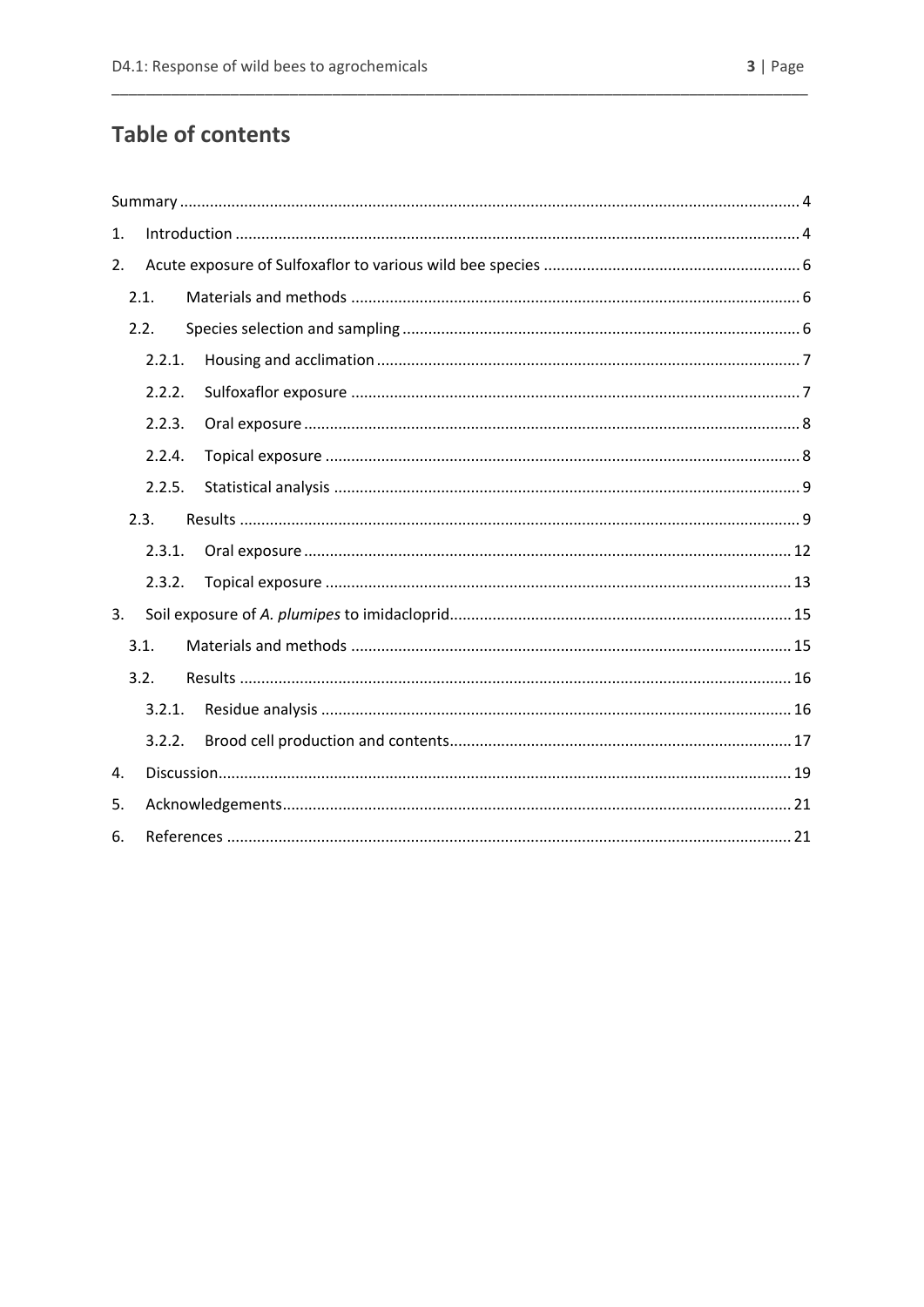# <span id="page-3-0"></span>**Summary**

Morphology, physiology and ecology differ greatly among wild bee species. Since the last century, first tier pesticide risk assessments have mainly focussed on LD50 determination for the honey bee *A. mellifera*. Recently *B. terrestris* and *O. bicornis* have also been included in these tests. However, in order to better understand the risks associated with pesticides, more data are needed on the maintenance of wild bees in the laboratory and on the effects of pesticides on them. In this study, several wild bee species were caught, kept under laboratory conditions and exposed to oral and topical acute doses of the insecticidal molecule sulfoxaflor. We then measured and compared their sensitivity towards the bumble bee model species *B. terrestris*. Our results revealed significant variability in survival in the laboratory among bee species. They also confirmed that, as suggested by recent comparative studies, some species such as *Anthophora plumipes, Osmia cornuta* and *Bombus pascuorum* were more sensitive than the model species. We also investigated the largely unexplored exposure route of soil to ground-nesting bees. We attempted unique assays in order to determine the risks of imidacloprid and sulfoxaflor soil exposure to adults and developing offspring of the novel wild bee species *A. plumipes* and *Colletes hederae.* We confirm that assays are possible with *A. plumipes,*  and that no adverse effects of field-realistic imidacloprid exposure could be determined on various brood production parameters. The assays conducted with *C. hederae* were terminally hampered by the great difficulty in transferring the species to a laboratory or semi-field based assay system. Besides their ecological characteristics, there might be specific morphological and physiological traits and routes of exposure influencing the sensitivity of wild bee species to pesticides that remain to be determined. We contribute a novel assay method of soil residues to ground-nesting bees, a knowledge gap that deservers further attention. However, even more protocols need to be developed to keep wild bee species alive under laboratory conditions so as to perform better pesticide risk assessments.

\_\_\_\_\_\_\_\_\_\_\_\_\_\_\_\_\_\_\_\_\_\_\_\_\_\_\_\_\_\_\_\_\_\_\_\_\_\_\_\_\_\_\_\_\_\_\_\_\_\_\_\_\_\_\_\_\_\_\_\_\_\_\_\_\_\_\_\_\_\_\_\_\_\_\_\_\_\_\_\_\_\_

# <span id="page-3-1"></span>**1. Introduction**

Animals are pollen vectors of more than 85% of angiosperms (Ollerton et al., 2011). Many animal clades are described as pollinators (e.g. butterflies, flies, beetles, wasps, bats, birds, lizards, and mammals). However bees are the most important for a majority of plant species (Potts et al., 2016). To in-part explain this dominance, and unlike other groups, the whole life cycle of bees relies almost exclusively on floral resource consumption (i.e. pollen and nectar) by both adults and larvae (Michener, 2007). Moreover, their morphology (e.g. hairiness), ubiquity in terrestrial environments and species diversity make bees very efficient pollinators. With more than 20,000 species recorded worldwide (Michener, 2007), and more than 2,000 species recorded in Europe (Rasmont et al., 2017), wild bee species exhibit significant variability in terms of phenology (e.g. adults active in spring, summer or autumn; univoltine like *Colletes hederae* or bivoltine like *Andrena bicolor*), foraging strategies (e.g. pollen generalist like *Bombus terrestris* or pollen specialist like *Heriades truncorum*), nesting behaviour (e.g. cavity-nesting like *Osmia cornuta* or soil-nesting like *Anthophora plumipes*), social and nesting behaviour (e.g. cleptoparasitic like *Nomada fulvicornis*, solitary like *Megachile rotundata* or social like *Bombus lapidarius*), and body size (ranging from 0.2 mm in *Perdita minima* to 63.5mm in *Megachile pluto*) (Michener, 2007; Danforth et al., 2013; Michez et al., 2019). The great species diversity of wild bees is directly linked to the diversity of plants, as co-evolutionary mechanisms are thought to have led to the appearance of traits specific to certain bee species that are necessary to feed on specific plant species (Goulson, 1999; Stang et al., 2009; Willmer, 2011; Pyke et al., 2012; Boberg et al., 2014).

In addition to their crucial role in the sexual reproduction of wild plants, bees are the main pollinators of 75% of agricultural crops that benefit from animal pollination (Klein et al., 2007). Due to the increasing demand for food, managed bees, including honey bees, bumble bees, and some solitary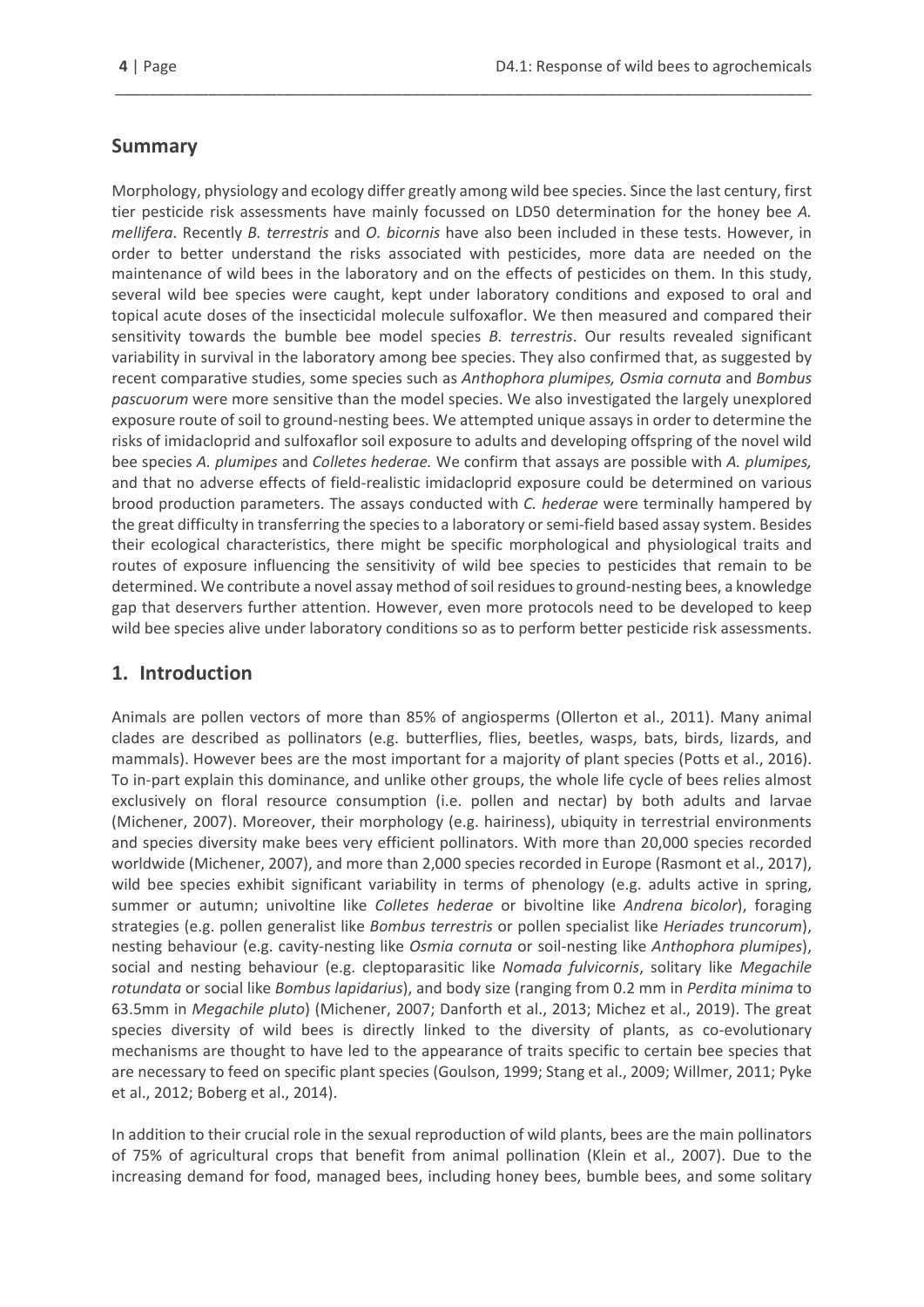bees, have become crucial for these pollinator-dependent crops (Aizen and Harder, 2009; Breeze et al., 2014). However, various studies have shown that wild species are equally effective or better pollinators than honey bees for many crops (Heard, 1999; Javorek et al., 2002; Kremen et al., 2002; Winfree et al., 2007), and that they can increase crop yield by up to twice as much as honey bees (Garibaldi et al., 2013; Weekers et al., 2022).

\_\_\_\_\_\_\_\_\_\_\_\_\_\_\_\_\_\_\_\_\_\_\_\_\_\_\_\_\_\_\_\_\_\_\_\_\_\_\_\_\_\_\_\_\_\_\_\_\_\_\_\_\_\_\_\_\_\_\_\_\_\_\_\_\_\_\_\_\_\_\_\_\_\_\_\_\_\_\_\_\_\_

Despite their importance, losses and declines in managed and wild bee populations have been reported worldwide (Cameron et al., 2011; Goulson et al., 2015; Duchenne et al., 2020). Large-scale studies such as the European red list (Nieto et al., 2014) highlighted this global decline but also showed that many species lacked data to conclude their population trend or even their spatial distribution. National level studies with comprehensive assessments, such as the recent red list of Belgium, indicated 29.6% of species were at threat and 11.8% considered regionally extinct (Drossart et al., 2019). The drivers for these declines have been well documented in Europe, which include habitat loss (e.g. Persson et al., 2015; Vray et al., 2019), invasive species (e.g. Stout and Morales, 2009), parasites (e.g. Williams et al., 2008), pathogens (e.g. Ravoet et al., 2014), climate change (e.g. Kerr et al., 2015) and agricultural intensification (e.g. Winfree, 2010). Considering the crucial role that wild bees play for both natural ecosystems and in crop production, it is important to better understand how wild bee species can deal with these different drivers, particularly pesticide use through agricultural intensification, which may be particularly challenging because of the wide diversity of wild bee species and poor knowledge of how to maintain them in the laboratory.

The role of pesticides in the current decline of wild bees remains unclear (Goulson et al., 2015; Johnson and Corn, 2015). However, due to their reliance on floral resources and their frequent presence on flowering crops and on flowers in surrounding areas, bees are frequently exposed to pesticides (Godfray et al., 2014), either through contact exposure during pesticide application when nesting, or oral exposure via consumption of pesticide-treated resources (pollen and nectar). While more and more studies are showing adverse effects of pesticides on wild bee species, the methods currently used to assess the toxicity of these molecules for bees mainly rely, at least for initial tests, on LD50 determination (i.e. the determination of the dose that kills 50 percent of the tested sample), which for a long time has only been performed on the western honey bee, *Apis mellifera* (Boller et al., 2006). This well-known species is domesticated and easy to breed and maintain under laboratory conditions (Franklin and Raine, 2019), in contrast to the majority of wild bee species. Yet, considering the great ecological, physiological and morphological variability found in this insect group, using *A. mellifera* to predict hazards of pesticides for wild bees could lead to a considerable underestimation of their adverse effects (Wood et al., 2020). In 2013, the European Food Safety Authority (EFSA) thus suggested to include two other surrogate species in the pesticide risk assessments: the buff-tailed bumble bee, *Bombus terrestris* and solitary bee species from the genus *Osmia* (Spurgeon et al., 2017).

The species-specific sensitivity of wild bee species has already been highlighted through meta-analysis (Arena & Sgolastra, 2014), which indicated that, besides the intrinsic sensitivity of individual bee species, the effects of pesticides were also dependent on a species' specific life cycle, nesting activity and foraging behaviour. Besides ecological factors, the wide variation in size and body weight among wild bee species could also impact their sensitivity to pesticides. Sensitivity has been shown to increase with the surface-to-volume ratio of a target organism (Johansen, 1972) and it has recently been highlighted that the specific bee body weight seems to be a good predictor of sensitivity towards acute contact pesticide exposure (Pamminger, 2021).

So far, only a few wild bee species have been tested in laboratory conditions (Helson et al., 1994; Thompson, 2001; Scott-Dupree et al., 2009; Arena and Sgolastra, 2014), mainly due to the difficulty obtaining enough individuals to perform relevant experiments and in keeping them alive. Therefore, there is a need to develop new methods to maintain live wild bee specimens in laboratory conditions,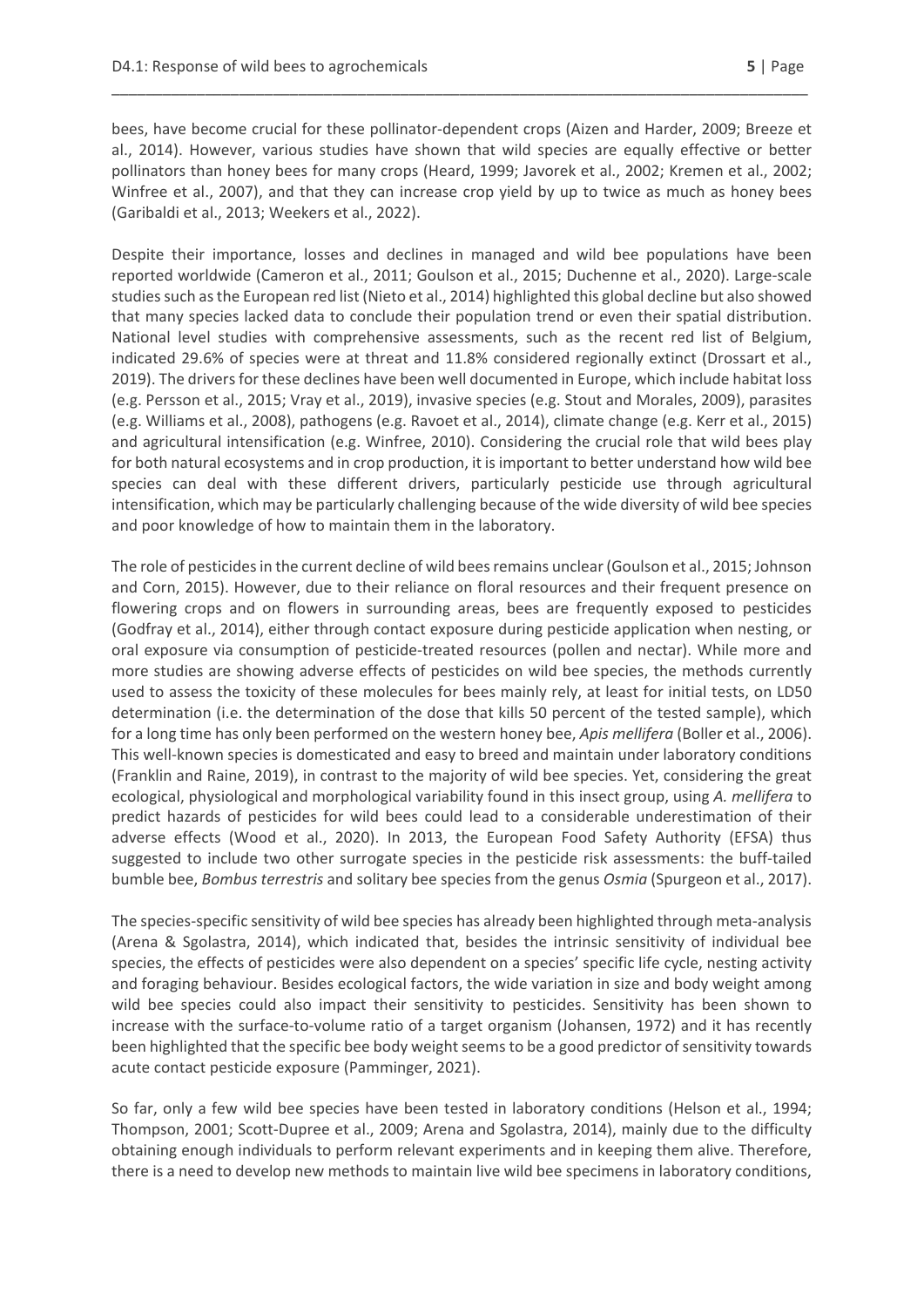as well as to experiment on their sensitivity to pesticides. The work presented in this report aims to (i) assess methods to maintain live bees collected from the wild in laboratory conditions, (ii) determine suitable exposure routes (topical and/or oral) and (iii) compare the effects of oral and topical acute pesticide exposure on the individual mortality of several wild bee species. Here, we test the sulfoximine insecticide sulfoxaflor, which is one of the target chemicals investigated in PoshBee. We expect to see species-specific sensitivity towards acute sulfoxaflor exposure (Arena and Sgolastra, 2014).

\_\_\_\_\_\_\_\_\_\_\_\_\_\_\_\_\_\_\_\_\_\_\_\_\_\_\_\_\_\_\_\_\_\_\_\_\_\_\_\_\_\_\_\_\_\_\_\_\_\_\_\_\_\_\_\_\_\_\_\_\_\_\_\_\_\_\_\_\_\_\_\_\_\_\_\_\_\_\_\_\_\_

The majority of wild bee species, globally and in Europe, nest underground in soil (Antoine & Forrest, 2021). Ground-nesting bees spend their larval, pupal and often hibernating stages in brood chambers built in soil by their mother, and could therefore be chronically exposed to agrochemical residues in the soil. Additionally, females spend most of their adult life constructing nests and therefore handling soil (Harmon-Threatt, 2020). Despite this, almost nothing is known about the potential exposure risk to bees of agrochemical residues in soil, and health hazards of this exposure (Willis Chan et al., 2019). This knowledge gap is due to the lack of suitable model organisms which can be readily reared and manipulated in large numbers. So far, no European ground-nesting bee has been discussed in a pesticide exposure context, though one North American species, the Hoary squash bee *Eucera pruinoseI,* has been shown to suffer reduced reproductive success when exposed to imidaclopridcontaminated soil (Willis Chan & Raine, 2021; see also Fortuin et al., 2021). In the Poshbee project, we have introduced the hairy footed flower bee *Anthophora plumipes* and the ivy bee *Colletes hederae* as plausible ground-nesting wild bee test species. We tested the effects of a high, but field-realistic, concentration of the neonicotinoid insecticide imidacloprid on brood cell production and larval survival in a free-living population of *A. plumipes,* using methods described in th[e Poshbee Milestone](https://poshbee.eu/documents/3/)  [MS9](https://poshbee.eu/documents/3/) (Hellström et al. 2020). Soil exposure of sulfoxaflor and azoxystrobin was also tested on *C. hederae* by collecting brood cells of *C. hederae* in the field and mixing soil from nesting sites with sulfoxaflor or azoxystrobin to monitor development from larval to adult stage. However, due to several problems encountered, we had to reduce and adapt the measured parameters and could not yet include the data in this report.

# <span id="page-5-0"></span>**2. Acute exposure of Sulfoxaflor to various wild bee species**

# <span id="page-5-1"></span>**2.1. Materials and methods**

Here we cover the details of our experiments on a diversity of wild bee species to oral or contact exposure to pesticides, with a focus on sulfoxaflor.

# <span id="page-5-2"></span>**2.2. Species selection and sampling**

This study was conducted on thirteen different bee species, including the buff-tailed bumble bee, *Bombus terrestris*, considered here as a reference species. Since 2016, toxicity test protocols for *B. terrestris* have been part of the international ICPPR and OECD ring-test groups for pesticide risk assessments. The annual colonies of this species can have a large number of workers (>500), and are commercially available. This allows toxicity tests that require a high number of individuals, such as the determination of LD50. To perform experiments, commercial queen-right colonies of 100 *Bombus terrestris* workers were maintained in a controlled room at 25 ± 5°C and 60 ± 5% humidity (Taseï and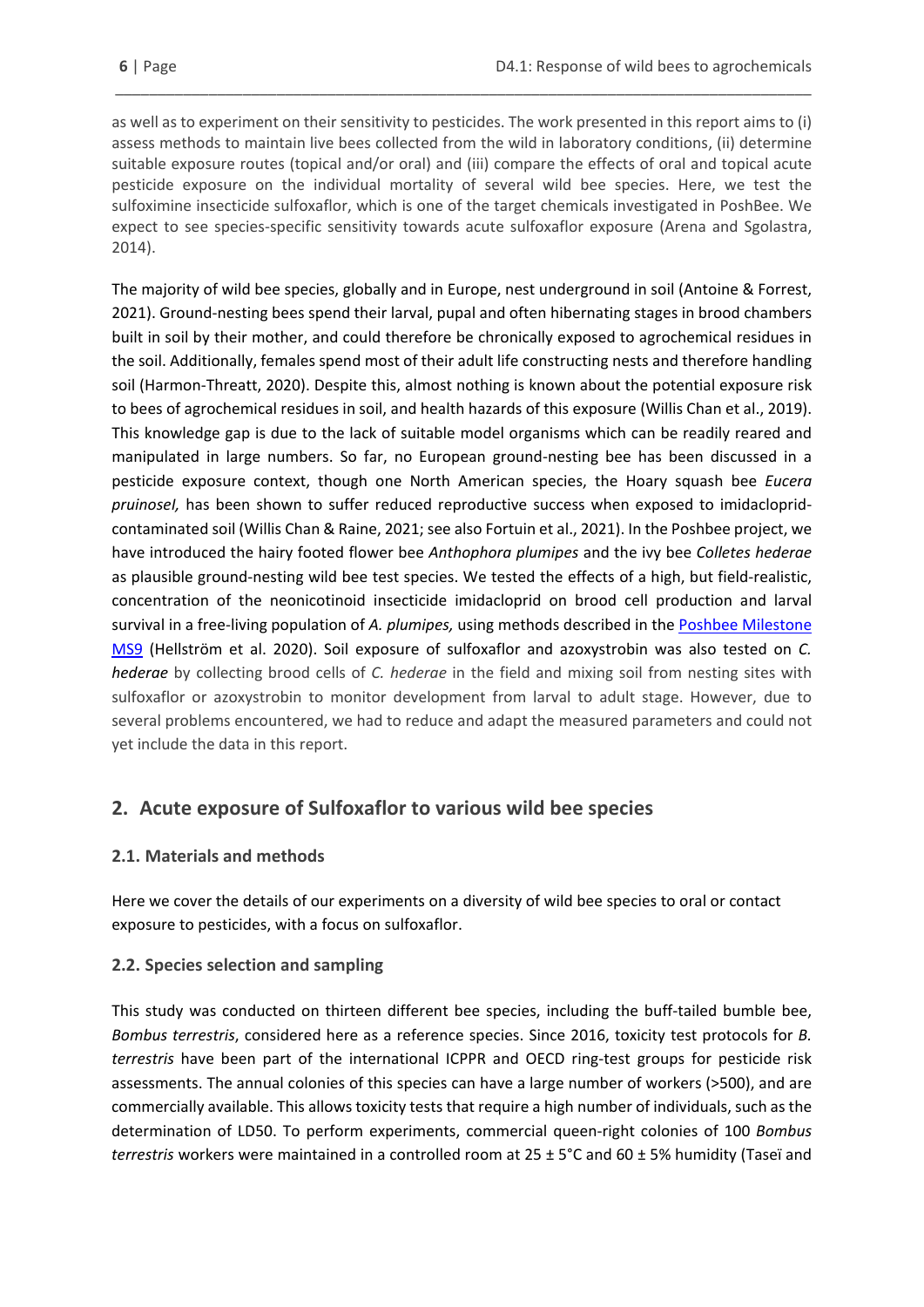Aupinel, 2008). They were fed with *ad libitum* sugar syrup (65% sugar, 35% water), and once a week with 10 g of freeze dried *Salix* spp. pollen per colony.

\_\_\_\_\_\_\_\_\_\_\_\_\_\_\_\_\_\_\_\_\_\_\_\_\_\_\_\_\_\_\_\_\_\_\_\_\_\_\_\_\_\_\_\_\_\_\_\_\_\_\_\_\_\_\_\_\_\_\_\_\_\_\_\_\_\_\_\_\_\_\_\_\_\_\_\_\_\_\_\_\_\_

Females of the 15 other bee species were transported from the wild to the lab to first assess their ability to survive under these conditions and then, if their ability to survive was sufficient, to assess their sensitivity to sulfoxaflor compared to that of *B. terrestris*. We collected three bumble bee species, the red-tail bumble bee, *Bombus lapidarius*, the tree bumble bee, *Bombus hypnorum* and the common carder bee, *Bombus pascuorum*; two Andrenidae species, the grey-backed mining bee, *Andrena vaga* and *Andrena rufa*; two Collitidae species, *Colletes daviesanus* and *Hylaeus signatus*; one Halictidae species, the sweat bee, *Halictus scabiosae*; one Melittidae species, the pantaloon bee *Dasypoda hirtipes*; one Apidae species, the hairy-footed flower bee *Anthophora plumipes;* five Megachilidae species, the European orchard bee, *Osmia cornuta*, the blue mason bee, *Osmia caerulescens*, the large scissor-bee, *Chelostoma florisomne*, the European wool carder bee *Anthidium manicatum* and finally, the large-headed resin bee, *Heriades truncorum*. The bumble bee species were kept in the same conditions as the *Bombus terrestris* colonies (i.e. 25 ± 5°C and 60 ± 5% humidity), while the other bees were kept at room temperature (~21°C).

All species except *A. plumipes* were collected as adults using hand netting in their natural habitats around the city of Mons (Belgium). The collection of *A. plumipes* in Halle (Germany) took place as follows: clay blocks in which active nesting had taken place during 2021 were brought into the laboratory and brood cells were extracted from them by excavation. The brood cells were subsequently overwintered at 4°C. At the start of the experiments, brood cells were transferred to a 21°C incubator and emergence was checked daily. Freshly emerged adults were transferred back to 4°C until enough individuals had emerged to populate the tests.

#### <span id="page-6-0"></span>**2.2.1. Housing and acclimation**

Before the beginning of experiments, each bee was weighed individually, placed under an inverted see-through plastic beaker (Figure 1), and fed with *ad libitum* 50% w/w sugar solution through soaked cotton capillaries. Other feeding methods were tested, such as the use of syringes. But apart from bumble bees, other wild bee species were not successful in using them to feed. Then, specimens were left at least twelve hours in a dark controlled room at a temperature of  $25 \pm 5^{\circ}$ C and 60  $\pm$  5% humidity for the *Bombus* spp., and at room temperature for the other species. They remained in these rooms for the whole duration of the experiment. For each species, individuals of the same mean weight were randomly assigned to treatment groups in an attempt to maintain an equal mean body size across treatment groups.

#### <span id="page-6-1"></span>**2.2.2. Sulfoxaflor exposure**

The experimental setups of topical and oral exposure were adapted from the OECD guidelines (OECD, 2017b, 2017a), and the improved protocols for testing agrochemicals in bees (Medrzyck *et al.*, 2021). The OECD guidelines recommend the use of at least 30 individuals for each treatment group. But since the majority of wild bee species are not commercially available, we had to use fewer individuals in some cases. All the species with enough specimens that survived the acclimation phase (see below) were exposed to one single concentration of sulfoxaflor because we did not have enough specimens to test multiple concentrations. We selected oral and topical LD50 concentrations for *Bombus terrestris* (oral LD50: 0.563μg/g b.w.; topical LD50: 10.4 μg/bee; unpublished data). Preliminary tests on the model species were performed following the same protocols we used with wild bees. In most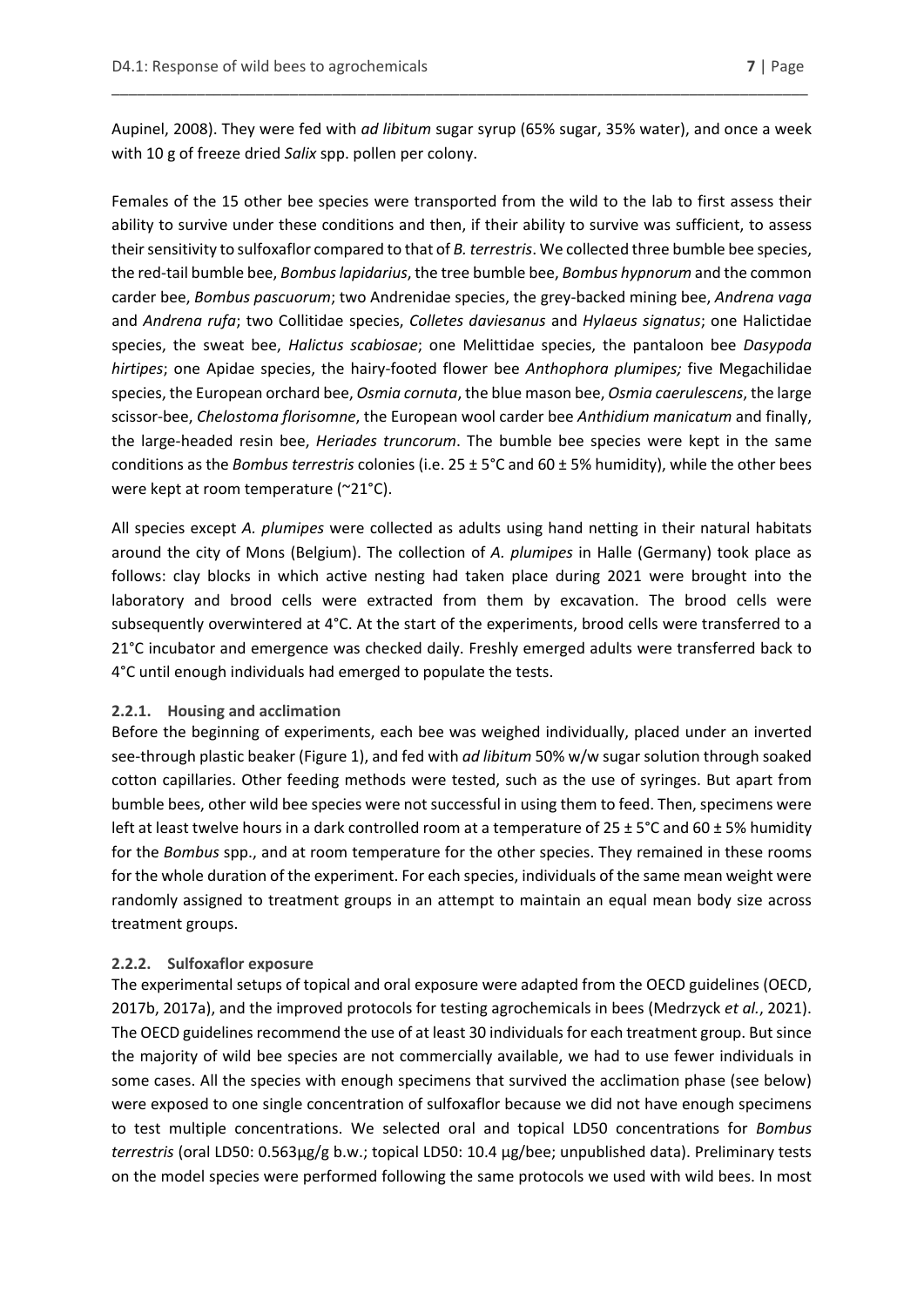tests, a positive control was used consisting of a 10 μg/bee dimethoate treatment. After the exposure period, sub-lethal effects were observed and mortality recorded under red light at 24 hours and 48 hours after exposure. At the end, the final rate of mortality was recorded.

\_\_\_\_\_\_\_\_\_\_\_\_\_\_\_\_\_\_\_\_\_\_\_\_\_\_\_\_\_\_\_\_\_\_\_\_\_\_\_\_\_\_\_\_\_\_\_\_\_\_\_\_\_\_\_\_\_\_\_\_\_\_\_\_\_\_\_\_\_\_\_\_\_\_\_\_\_\_\_\_\_\_

### <span id="page-7-0"></span>**2.2.3. Oral exposure**

After the 12 hour acclimation period (Figure 1a), the sugar-soaked capillaries were removed from the see-through plastic beakers(Figure 1b) before a four-hour starvation period. Then, for each treatment group, spectrophotometer cuvettes were filled with 20μL of either treatment or control solution and placed under the beakers (Figure 1c). The cuvettes were left in situ for the four-hour exposure period, during which consumption of the solution was observed every 30 minutes. The negative control solution consisted of a 50% w/w sugar-water solution with 0.05% of acetone. Once a bee consumed the 20μL droplet, it was included in the test, and a new capillary containing a 50% w/w sugar-water solution was placed back under the beaker for the remainder of the observation period (Figure 1d). To control for evaporation during the exposure period, five additional doses were placed into spectrophotometer cuvettes under empty beakers. These cuvettes were weighed before and after the four hour exposure period.



**Figure 1: Example of acute oral exposure to sulfoxaflor with** *Andrena vaga***.** A) Acclimation period under an inverted see-through plastic beaker with a soaked capillary as food source, B) starvation period with the soak capillary removed from the beaker, C) positioning of the 20μL droplet inside the spectrophotometer cuvette, and D) exposure period with the cuvettes under the beaker (picture credits: Justine Dewaele).

### <span id="page-7-1"></span>**2.2.4. Topical exposure**

For each treatment group, bees were chilled until immobile (max. ten minutes in the freezer at -20°C for the largest species, or an hour in the fridge at +4°C) before handling (Figure 2b). They were then exposed by applying a 2μL droplet with a micro-pipette on the dorsal side of the thorax (Figure 2c). The negative control individuals were treated with 2μL of distilled water containing 0.05% acetone. To ensure even dispersal of the treatment and control solutions on the bee thorax, Triton X-100 (0.05%) was used as a surfactant. Once the 2μL droplet was applied, the individual was placed in a Petri dish until it recovered from chilling, and then placed back under an inverted see-through plastic beaker of the controlled room for the observation period (Figure 2d).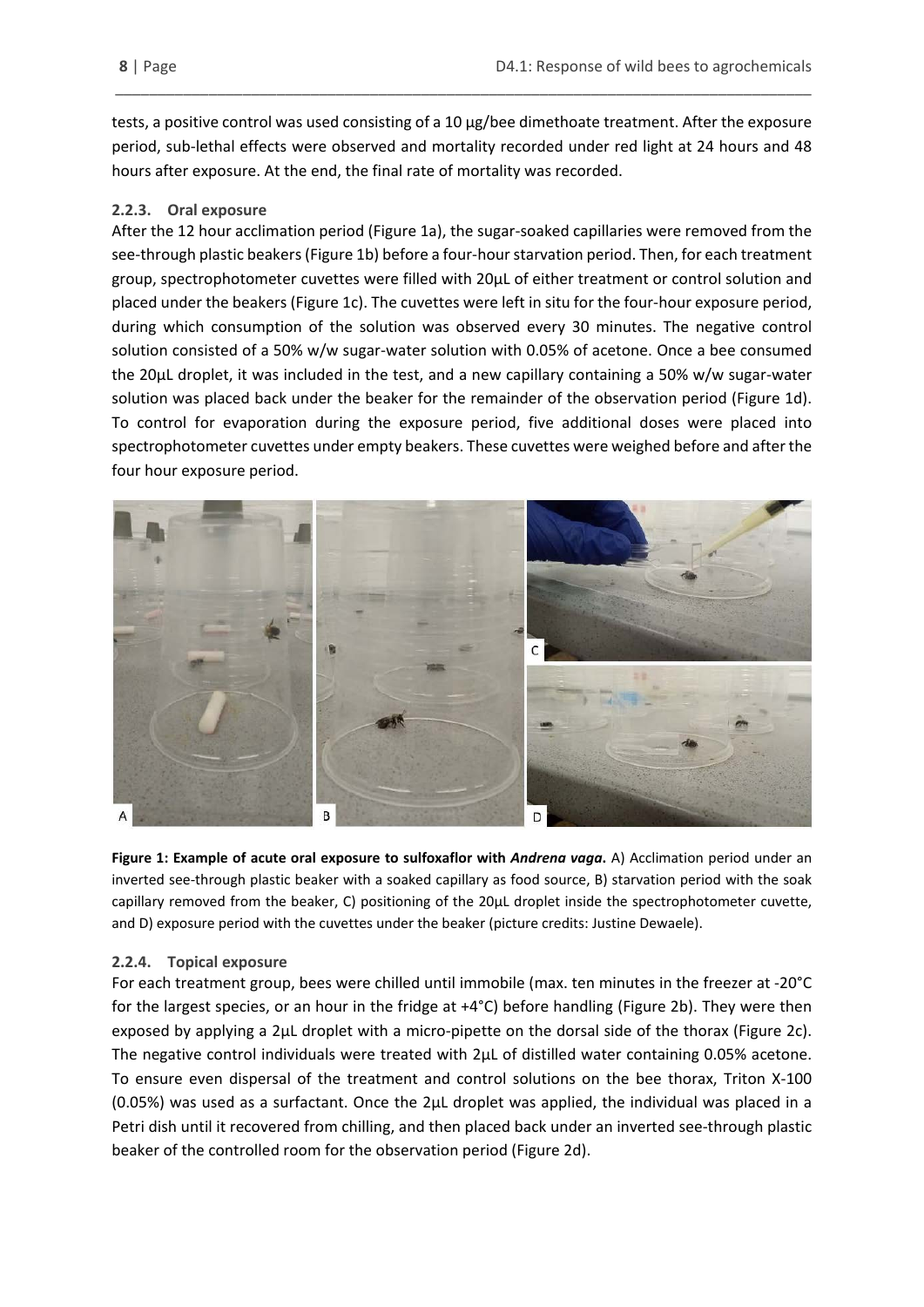

**Figure 2: Example of acute topical exposure to sulfoxaflor with the** *Heriades truncorum***.** A) Acclimation period under an inverted see-through plastic beaker with a soaked capillary as food source, B) chilling process in Petri dishes, C) topical exposure by positioning a 2μL droplet on the bee thorax, and D) recovery period into the Petri dish after chilling and before going back under the plastic beaker (picture credits: Justine Dewaele).

### <span id="page-8-0"></span>**2.2.5. Statistical analysis**

All statistical analyses were carried out in the R environment v 4.1.0 (R Core Team, 2021). The Chisquared and Fisher's tests were performed using the base stats package of R (R Core Team, 2021). All graphs were produced using the ggplot2 package v 3.3.5 (Wickham, 2016), associated either with ggmosaic v 0.3.3 (Jepson et al., 2021), or ggeffects v 1.1.0 (Lüdecke, 2018).

To evaluate the effect of acute sulfoxaflor exposure on the mortality of wild bees, Chi-squared tests were performed. When the expected frequencies were lower than five, we used the Fisher's exact test for count data. Before comparing the sensitivity of wild bees with *B. terrestris*, a correction of the control proportions was needed to take into account the mortality that was not linked to pesticide exposure (Puntener, 1992). Since the sample sizes and control mortality rates were different between the groups compared, we used the Sun-Shepard's formula (Puntener, 1992) expressed as

Corrected % = 
$$
\frac{mortality (%) in treatment + change (%) in control}{100 + change (%) in control} \times 100
$$

Then, in order to compare the sensitivity of wild bees with *B. terrestris*, we used either a Chi-squared test followed by a pairwise test of the comparison of proportions, or, when at least one expected frequency was lower than five, a Fisher's exact count test followed by a pairwise Fisher's test. Both pairwise tests were performed using the Holm method to correct the p-value for multiple testing.

### <span id="page-8-1"></span>**2.3. Results**

In total, 11 species caught in the wild were placed under adapted conditions (cf. Material and Methods section 2.2): *Bombus hypnorum*, *Bombus pascuorum*, *Anthophora plumipes*, *Osmia cornuta*, *Osmia*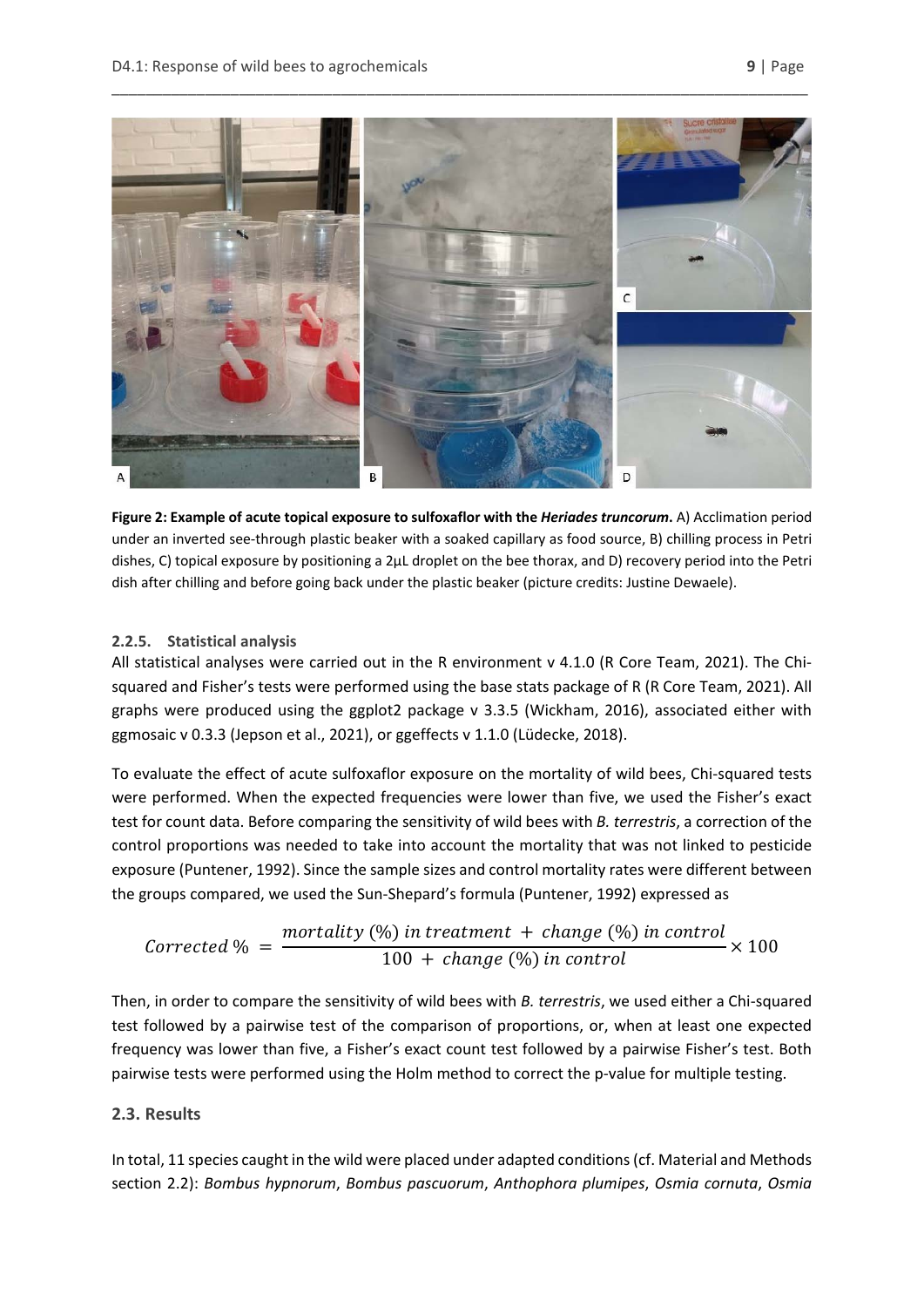*cearulescens*, *Osmia leaiana*, *Heriades truncorum*, *Chelostoma florisomme*, *Andrena vaga*, *Andrena fulva*, and *Halictus scabiosae*. While a very small number of *Andrena fulva* and *Chelostoma florisomme* individuals were caught, they seemed to survive well in laboratory conditions. Moreover, the captured *Andrena fulva* individuals successfully fed from the cuvettes. However, they could not be considered in the oral and topical analyses because not enough individuals were caught.

\_\_\_\_\_\_\_\_\_\_\_\_\_\_\_\_\_\_\_\_\_\_\_\_\_\_\_\_\_\_\_\_\_\_\_\_\_\_\_\_\_\_\_\_\_\_\_\_\_\_\_\_\_\_\_\_\_\_\_\_\_\_\_\_\_\_\_\_\_\_\_\_\_\_\_\_\_\_\_\_\_\_

This left nine species of wild bee to use in the experiments (Table 1). Their mortality after oral and topical exposure was compared to *B. terrestris*. It must be highlighted that the oral and topical LD50 under OECD conditions were not lethal for 50% of the tested *B. terrestris* samples under adapted conditions. Therefore, we decided to undertake the comparison based on mortality proportions obtained under the adapted conditions, i.e. the same as for the wild bees. Where insufficient individuals from a species were caught, namely for *O. leaiana* and *A. plumipes*, we did not perform both exposure experiments, but only topical exposure, except for *H. scabiosae* and *O. cornuta* that were only used in the oral exposure experiment (Table 1).

| Table 1: Species morphological and ecological characteristics, as well as the experiments in which they were considered. |
|--------------------------------------------------------------------------------------------------------------------------|
|--------------------------------------------------------------------------------------------------------------------------|

| Species                                     | Average mass<br>$±$ SE (g) | Phenology        | Lectism     | Sociality          | Experiment   |
|---------------------------------------------|----------------------------|------------------|-------------|--------------------|--------------|
| <b>Bombus terrestris</b><br>(model species) | $0.261 \pm 0.003$          | Summer<br>Spring | Polylectic  | Primitively social | Oral+Topical |
| Bombus hypnorum                             | $0.150 \pm 0.004$          | Summer           | Polylectic  | Primitively social | Oral+Topical |
| Bombus pascuorum                            | $0.147 \pm 0.003$          | Summer           | Polylectic  | Primitively social | Oral+Topical |
| Anthophora plumipes                         | $0.131 \pm 0.002$          | Spring           | Polylectic  | Solitary           | Topical      |
| Heriades truncorum                          | $0.014 \pm 0.000$          | Summer           | Oligolectic | Solitary           | Topical      |
| Osmia caerulescens                          | $0.041 \pm 0.001$          | Spring           | Polylectic  | Solitary           | Topical      |
| Osmia cornuta                               | $0.122 \pm 0.002$          | Spring           | Polylectic  | Solitary           | Oral         |
| Osmia legiana                               | $0.066 \pm 0.005$          | Spring           | Oligolectic | Solitary           | Topical      |
| Andrena vaga                                | $0.140 \pm 0.002$          | Spring           | Oligolectic | Solitary           | Oral+Topical |
| Halictus scabiosae                          | $0.087 \pm 0.004$          | Summer           | Oligolectic | Primitively social | Oral         |

Among the species used in the experiments, the rate of survival of the control samples (i.e. untreated witrh pesticide) under lab conditions after 48 hours differed significantly among species (Fisher's exact test for count data with simulated p-value based on 2000 replicates, p-value = 0.0005, N = 610). The species that survived significantly better under laboratory conditions were *B. terrestris* (the model species), and *B. hypnorum* (Figure 3a).

The seven orally exposed species that were tested for their ability to feed on the control solution from the cuvettes differed significantly (Fisher's exact test for count data with simulated p-value based on 2000 replicates, p-value = 0.0005, N = 366). The species for which most individuals fed on the control solutions were *O. cornuta* and the three *Bombus* species, while no *O. caerulescens* individuals fed on the control solution (Figure 3b). *O. caerulescens* individuals were therefore only used for the topical exposure experiment.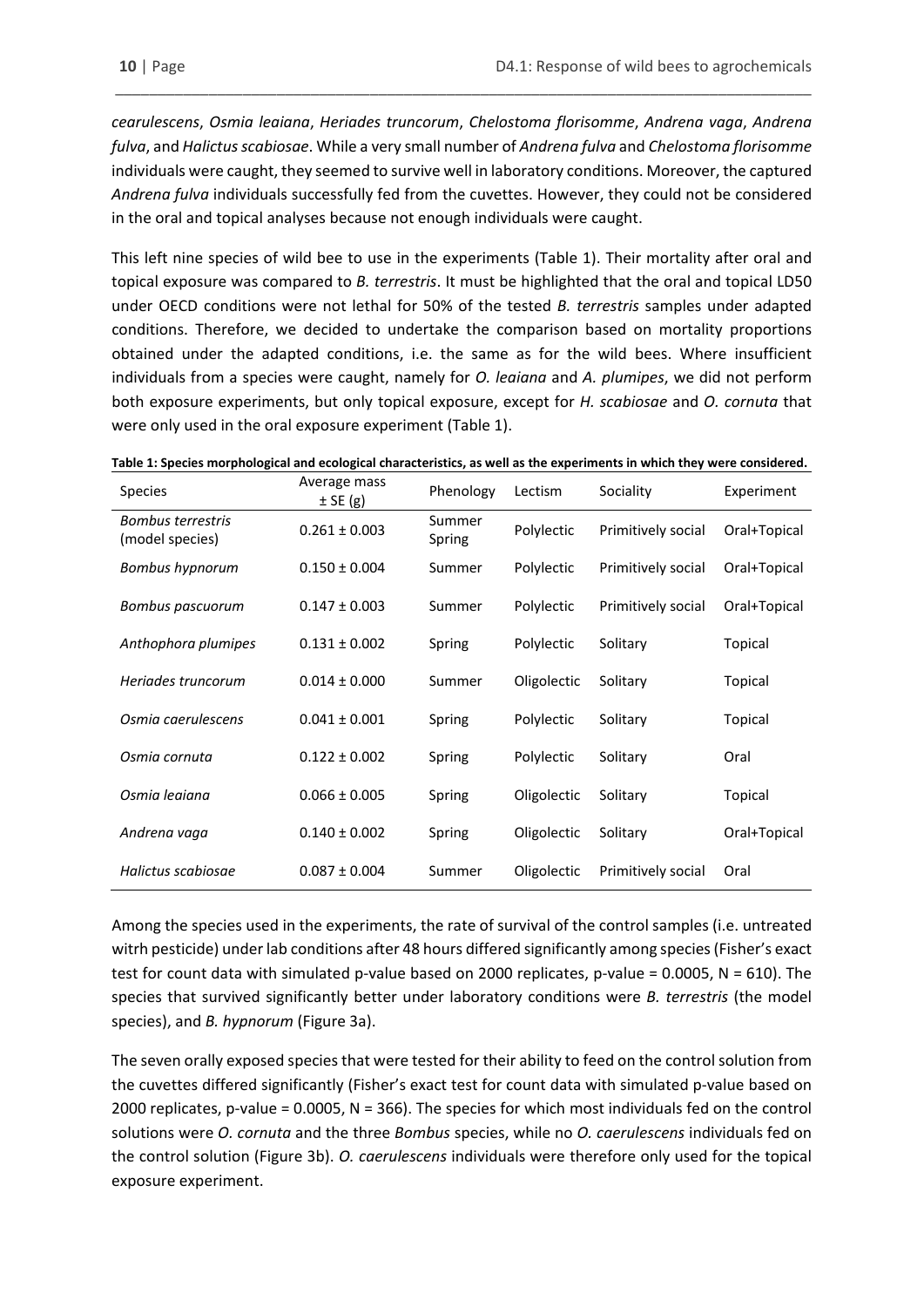

\_\_\_\_\_\_\_\_\_\_\_\_\_\_\_\_\_\_\_\_\_\_\_\_\_\_\_\_\_\_\_\_\_\_\_\_\_\_\_\_\_\_\_\_\_\_\_\_\_\_\_\_\_\_\_\_\_\_\_\_\_\_\_\_\_\_\_\_\_\_\_\_\_\_\_\_\_\_\_\_\_\_

**Figure 3: a) Rates of mortality (%) of the control samples towards laboratory conditions and b) proportion feeding (as a %) in each species used in the experiment.** Species that do not share the same letter have significantly different proportions at p-value<0.05 (post-hoc, Fisher's pairwise comparison of proportions with Holm correction).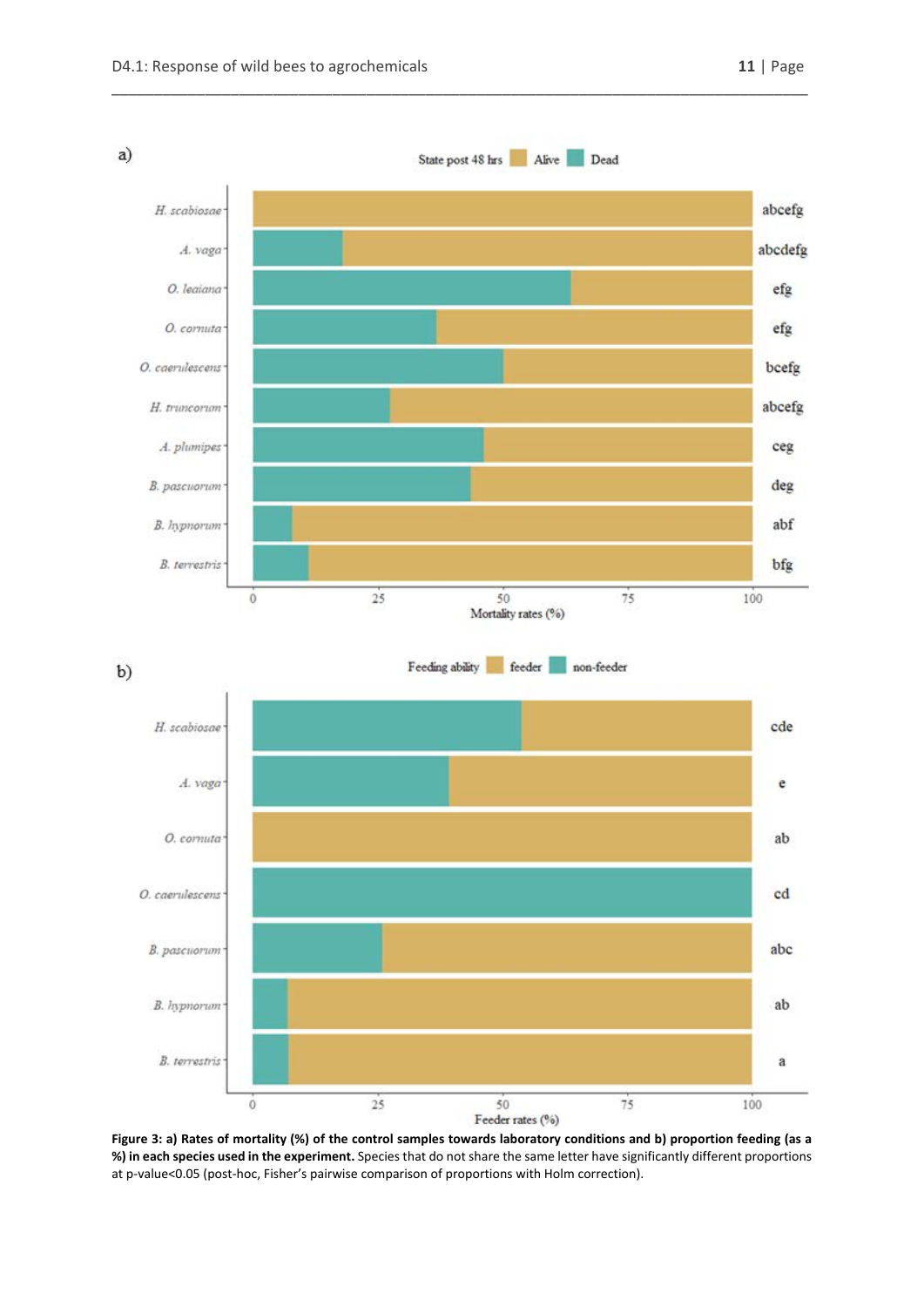#### <span id="page-11-0"></span>**2.3.1. Oral exposure**

In addition to the model species *B. terrestris*, we were successfully able to orally expose an additional five wild bee species to an acute sulfoxaflor dose of 0.563 μg/g body weight. These included two *Bombus* species, *B. hypnorum*, and *B. pascuorum*, as well as *O. cornuta*, *H. scabiosae*, and *A. vaga*.

\_\_\_\_\_\_\_\_\_\_\_\_\_\_\_\_\_\_\_\_\_\_\_\_\_\_\_\_\_\_\_\_\_\_\_\_\_\_\_\_\_\_\_\_\_\_\_\_\_\_\_\_\_\_\_\_\_\_\_\_\_\_\_\_\_\_\_\_\_\_\_\_\_\_\_\_\_\_\_\_\_\_

| Table 2: Effects of oral exposure to an acute sulfoxaflor dose $(43.9 \,\mu g/g b.w.)$ on the rate of mortality of 6 bee species. |
|-----------------------------------------------------------------------------------------------------------------------------------|
| Legend: Number of individuals (proportion of individuals).                                                                        |

| <b>Species</b>       | <b>Treatments</b> | <b>Alive</b> | Dead        | p-value                                           |
|----------------------|-------------------|--------------|-------------|---------------------------------------------------|
| <b>B.</b> terrestris | Control           | 91 (100%)    | $0(0\%)$    | 1.4200e-25***                                     |
| (model species)      | Sulfoxaflor       | 48 (56.5%)   | 37 (43.5%)  |                                                   |
| B. hypnorum          | Control           | 56 (96.6%)   | 2(3.4%)     | 0.6358                                            |
|                      | Sulfoxaflor       | 50 (98.0%)   | $1(2.0\%)$  |                                                   |
| B. pascuorum         | Control           | 16 (80.0%)   | 4 (20.0%)   | 0.0699                                            |
|                      | Sulfoxaflor       | 10 (52.6%)   | 9(47.4%)    |                                                   |
| O. cornuta           | Control           | 19 (63.3%)   | 11 (36.7%)  | 1.6971e-06***                                     |
|                      | Sulfoxaflor       | 3(8.1%)      | 34 (91.9%)  |                                                   |
| A. vaga              | Control           | 58 (81.7%)   | 13 (18.3%)  | $0.0023**$                                        |
|                      | Sulfoxaflor       | 42 (58.3%)   | 30 (41.7%)  |                                                   |
| H. scabiosae         | Control           | 6(100%)      | $0(0.0\%)$  | 0.1824                                            |
|                      | Sulfoxaflor       | $3(50.0\%)$  | $3(50.0\%)$ |                                                   |
|                      |                   |              |             | Significance level: *p<0.05; **p<0.01; ***p<0.001 |

Of the five species selected for the analysis, only three exhibited significant sensitivity to acute sulfoxaflor exposure. The species were *B. terrestris* (the model species), *A. vaga* and *O. cornuta*, with respectively 37 (43.5%), 30 (41.7%) and 34 (91.9%) individuals that died 48 hours after feeding on the sulfoxaflor solution, compared to 0, 13 (18.3%) and 11 (36.7%) individuals in the control group (Pearson's chi-square test, *B. terrestris*: χ²=50.16, df=1, p-value=1.4200e-12, n=176; *A. vaga*: χ²=9.27, df = 1, p-value = 0.0023, n=143; *O. cornuta*: χ²=22.91, df=1, p-value= 1.6971e-06, n=67; see Table 2). The Sun-Shepard's corrected proportions of *B. terrestris*, *A. vaga* and *O. cornuta* individuals that died 48 hours after exposure showed that *O. cornuta* was more sensitive than *B. terrestris*towards an acute oral sulfoxaflor exposure (post-hoc, Fisher's pairwise comparison of proportions with Holm correction, p=1.9e-09), while the sensitivity of *A. vaga* did not differ significantly from *B. terrestris*. Indeed, while 30 % of the *B. terrestris* individuals died after being exposed to a sulfoxaflor dose of 0.563 μg/g body weight, this proportion was higher in the *O. cornuta* treated group, at 93.5% mortality. However, only 29.2% of the *A. vaga* died after being exposed to a sulfoxaflor dose of 0.563 μg/g body weight (Chisquare test, χ²=42.30, df=1, p-value=6.5117e-10, n=163; see Figure 4).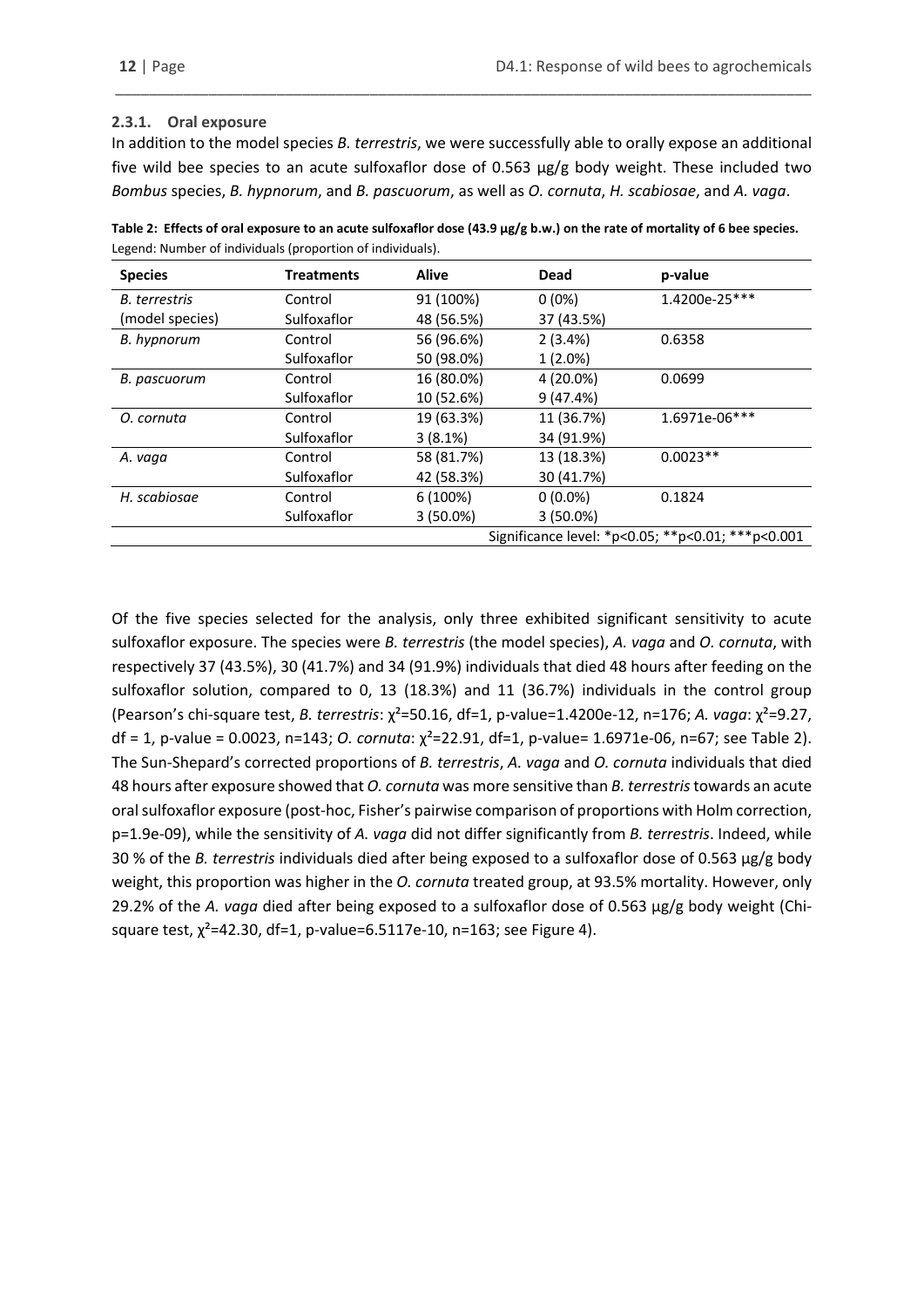

\_\_\_\_\_\_\_\_\_\_\_\_\_\_\_\_\_\_\_\_\_\_\_\_\_\_\_\_\_\_\_\_\_\_\_\_\_\_\_\_\_\_\_\_\_\_\_\_\_\_\_\_\_\_\_\_\_\_\_\_\_\_\_\_\_\_\_\_\_\_\_\_\_\_\_\_\_\_\_\_\_\_

**Figure 4: Rates of mortality (%) of treated individuals 48 h after ingestion of Sulfoxaflor (0.563 μg/g body weight) for each species**, corrected with Sun-Shepard's formula. Species that do not share the same letter have significantly different proportions of dead and alive individuals 48 hours after exposure at a p-value<0.05 (Post-hoc, Chi-square pairwise comparisons with Holm correction).

#### <span id="page-12-0"></span>**2.3.2. Topical exposure**

In addition to the model species *B. terrestris*, seven species were topically exposed to an acute sulfoxaflor dose of 10.4 μg/bee. Topical exposures to pesticides generally result from droplets that are deposited on the bee following application of the products. Therefore, unlike oral exposure, the amount of pesticide to which different bee species are exposed can be considered as similar. As we could not test more conditions due to the small number of individuals, it seemed more consistent to work with µg/bee rather than µg/g body weight. Two *Bombus*species, *B. hypnorum* and *B. pascuorum*, three Megachilidae species, *H. truncorum*, *O. leaiana* and *O. cearulescens*, as well as *A. vaga* and *H. scabiosae* were topically exposed.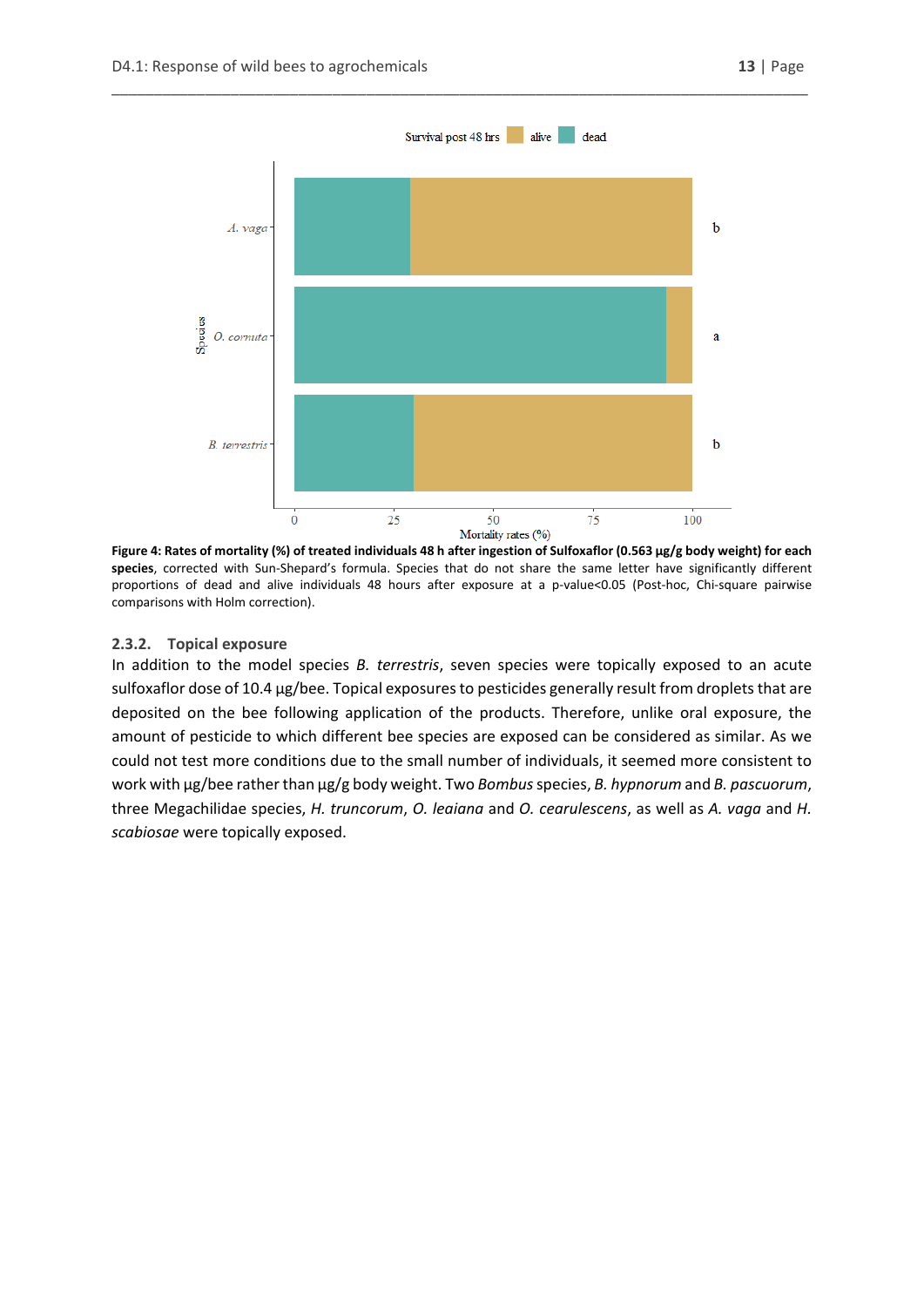| <b>Species</b>  | Treatments  | Alive      | Dead       | p-value                                           |
|-----------------|-------------|------------|------------|---------------------------------------------------|
| B. terrestris   | Control     | 61 (89.7%) | 7(10.3%)   | $1.1296e-11***$                                   |
| (model species) | Sulfoxaflor | 22 (32.8%) | 45 (67.2%) |                                                   |
| B. hypnorum     | Control     | 8 (80%)    | 2(20%)     | $0.0427*$                                         |
|                 | Sulfoxaflor | 4 (33.3%)  | 8(66.7%)   |                                                   |
| B. pascuorum    | Control     | 32 (60.4%) | 21 (39.6%) | 2.0272e-11 ***                                    |
|                 | Sulfoxaflor | 1 (1.8%)   | 56 (98.2%) |                                                   |
| A. plumipes     | Control     | 21 (53.8%) | 18 (46.2%) | 5.6427e-06***                                     |
|                 | Sulfoxaflor | 3(7.3%)    | 38 (92.7%) |                                                   |
| O. caerulescens | Control     | 6(60%)     | 4 (40%)    | $0.0024**$                                        |
|                 | Sulfoxaflor | $0(0.0\%)$ | 11 (1.0%)  |                                                   |
| O. leaiana      | Control     | 4 (100%)   | $0(0.0\%)$ | $0.0047**$                                        |
|                 | Sulfoxaflor | $0(0.0\%)$ | 4 (100%)   |                                                   |
| H. truncorum    | Control     | 16 (84.2%) | 3(15.8%)   | 2.3679e-07***                                     |
|                 | Sulfoxaflor | $0(0.0\%)$ | 18 (100%)  |                                                   |
| A. vaga         | Control     | 38 (95%)   | 2(50%)     | 9.9329e-13***                                     |
|                 | Sulfoxaflor | 8 (17.8%)  | 37 (82.2%) |                                                   |
|                 |             |            |            | Significance level: *p<0.05; **p<0.01; ***p<0.001 |

**Table 3: Effects of topical exposure to acute sulfoxaflor dose (43.9 μg/g b.w.) on the rate of mortality of 8 bee species.**  Legend: Number of individuals (proportion of individuals).

\_\_\_\_\_\_\_\_\_\_\_\_\_\_\_\_\_\_\_\_\_\_\_\_\_\_\_\_\_\_\_\_\_\_\_\_\_\_\_\_\_\_\_\_\_\_\_\_\_\_\_\_\_\_\_\_\_\_\_\_\_\_\_\_\_\_\_\_\_\_\_\_\_\_\_\_\_\_\_\_\_\_

All of the species showed a significant mortality to acute sulfoxaflor exposure (Table 3). The Sun-Shepard's corrected proportion of dead individuals 48 hours after exposure for each species was then compared to *B. terrestris*. *Bombus pascuorum* and *A. plumipes* were significantly more sensitive than *B. terrestris* with respectively 98% and 90% mortality 48 hours after the exposure for *B. pascuorum*  and *A. plumipes*, compared to 70% for *B. terrestris* (post-hoc, Fisher's pairwise comparison of proportions with Holm correction, p*B. terrestris-B. pascuorum*=0.0005, p*B. terrestris-A. plumipes*=0.0361; see Figure 5).



**Figure 5: Rates of mortality (%) of treated individuals 48 h after exposure to sulfoxaflor (43.9 μg/g body weight) for each species,** corrected with Sun-Shepard's formula. Species that do not share the same letter have significantly different proportions of dead and alive individuals 48 hours after the exposure at p-value<0.05 (post-hoc, Fisher's pairwise comparisons with Holm correction).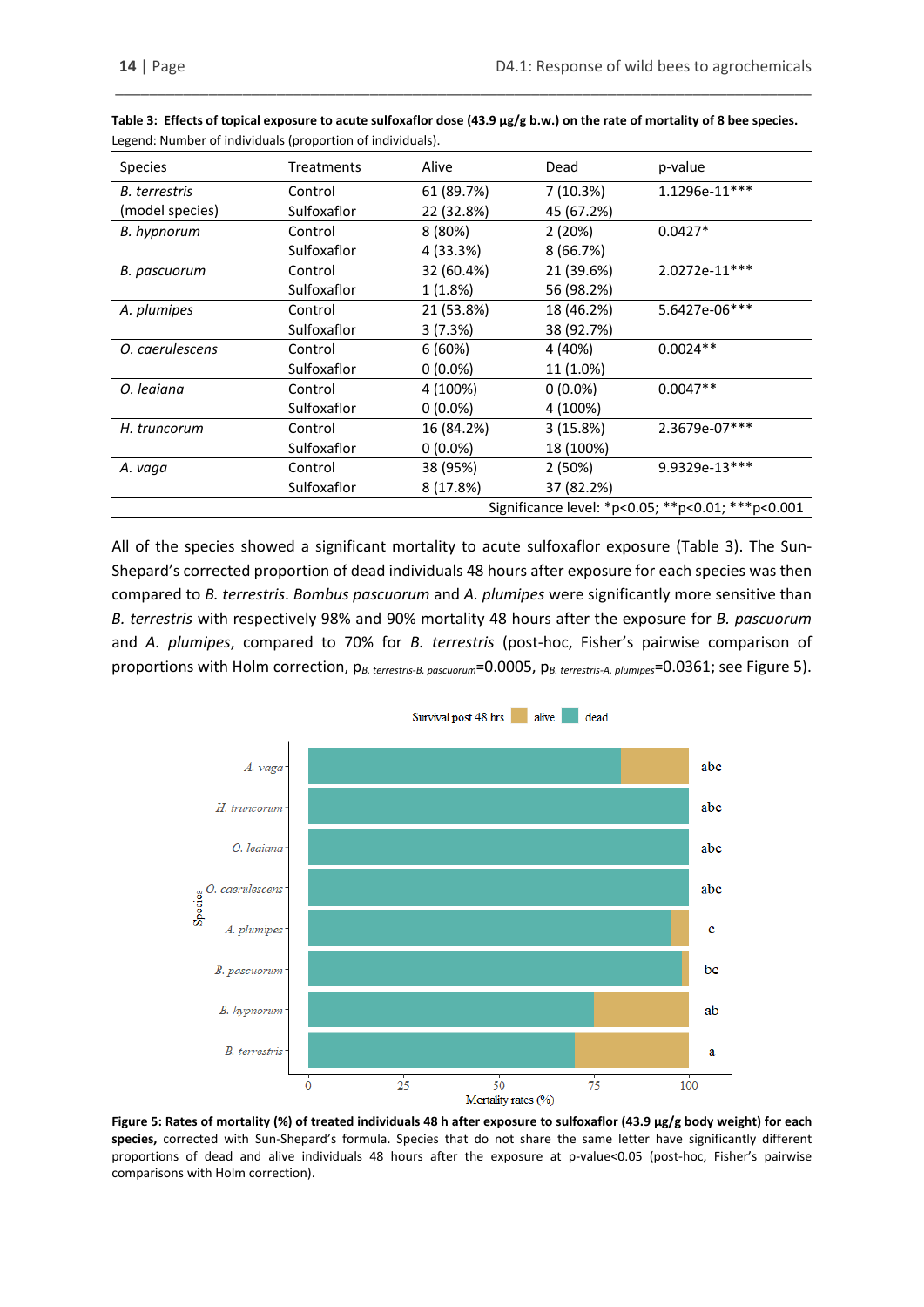## <span id="page-14-0"></span>**3. Soil exposure of** *A. plumipes* **to imidacloprid**

#### <span id="page-14-1"></span>**3.1. Materials and methods**

Using methods developed and described in MS9, we investigated the effects of soil contaminants on nest initiation and brood survival of *A. plumipes.* In brief, imidacloprid-contaminated and uncontaminated soil-filled nesting units were placed in a pesticide-free environment next to an existing aggregation of *A. plumipes*. Using this method, the propensity of free-living *A. plumipes* to nest in contaminated substrate was assessed, as well as the number of brood cells constructed per unit, the number of surviving brood, and the rate of brood cell parasitism.

\_\_\_\_\_\_\_\_\_\_\_\_\_\_\_\_\_\_\_\_\_\_\_\_\_\_\_\_\_\_\_\_\_\_\_\_\_\_\_\_\_\_\_\_\_\_\_\_\_\_\_\_\_\_\_\_\_\_\_\_\_\_\_\_\_\_\_\_\_\_\_\_\_\_\_\_\_\_\_\_\_\_

The chosen contamination treatment was 100 µg/kg imidacloprid in soil. A stock solution of 333 mg/L was made by mixing 10 g pure imidacloprid (Chemservice) in 300 mL distilled water, mixed on a magnetic stirrer for 6 hours. The ensuing mix was diluted in water to 1.1 mg/L and mixed with dry soil substrate 1:10 w/w (100 mL liquid to 1 kg dry soil substrate). For the control treatment, soil was mixed using distilled water only. Separate tools and storage containers were used for control and treatment boxes, minimizing risk of cross-contamination.

For each nesting unit, 1.1 kg of wet soil substrate was added to a cardboard container measuring 5x9x14 cm. The soil was lightly compressed and 4 to 5 'entrance holes' (1 cm diameter, 3 cm depth) were made in each unit (Figure 6). The nesting units were then allowed to dry for seven days at room temperature. Eight units were placed in Styrofoam boxes, always alternating control and treatment units within the same box in order to minimize nesting bias based on location or orientation. After drying, boxes were placed on a vertical wall in the Botanical Gardens of the University of Halle (Saale) on 30th March 2021, at a location directly adjacent to a nest aggregation of *A. plumipes*.

After nesting activity was completed and no more adult bees could be observed (July 2021), boxes were transferred to a shaded, secluded location for hibernation. In October the same year, the nest units were opened and the number of brood cells was counted per unit. The nest units were divided up into three parts, in order to determine at what depth in the block most brood cells could be found. Half of the brood cell contents were also assessed by poking a small hole in the brood cell, while the other half was left intact for hibernation until spring 2022 (Figure 6). The brood cell contents were sorted into the following categories: Adult female, adult male, dead larva, empty brood cell/pollen provision only, or parasitized. The brood parasites were determined to species level, when possible.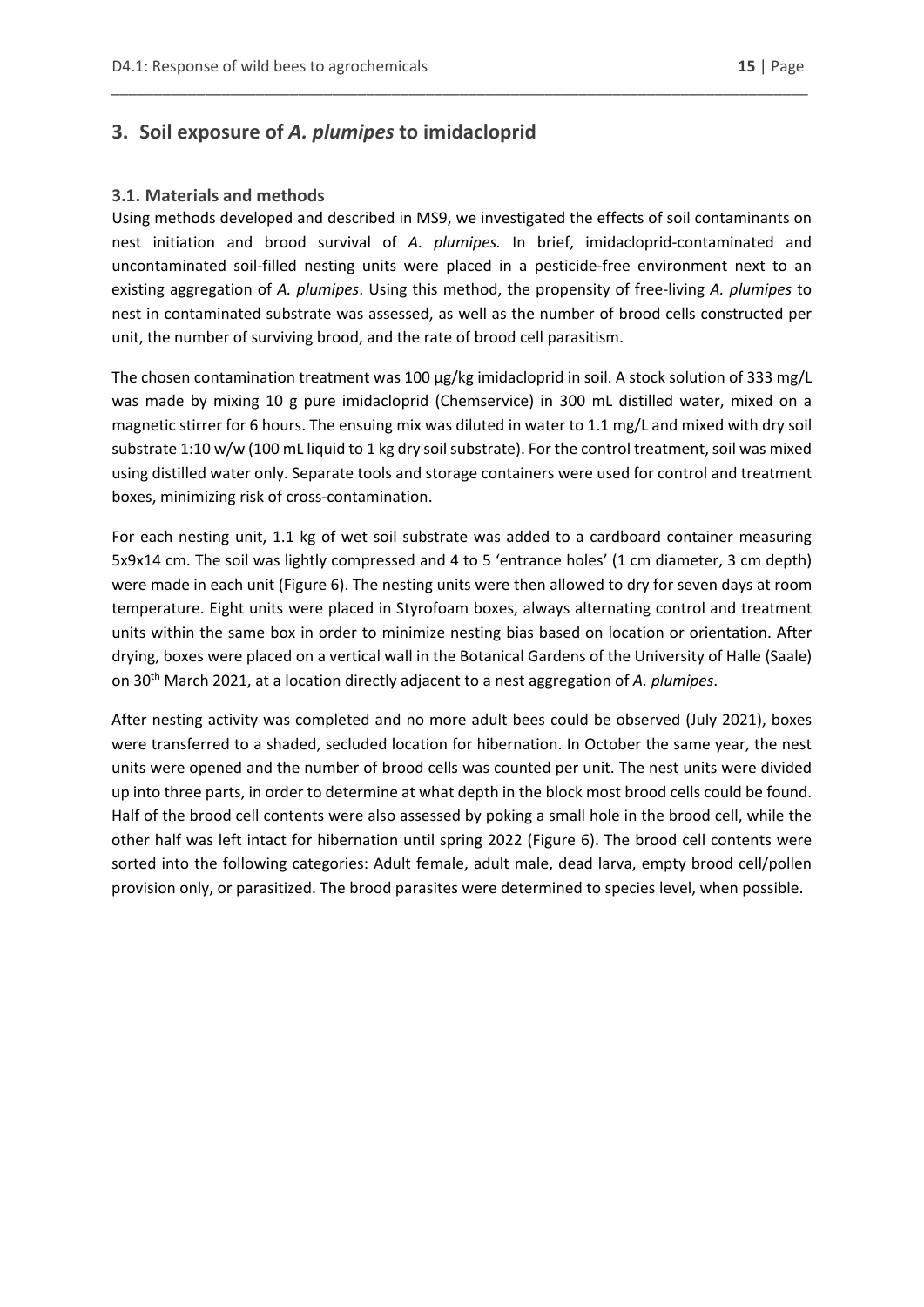

**Figure 6. Nest units placed at the field location (left) and** *Anthophora plumipes* **adults in their brood cells after extraction in the laboratory (right).**

Soil samples for residue analysis were taken when soil was first placed at the field location and at two additional time points (Table 3). Samples of white-eyed pupae were taken in August of 2021 by extracting brood cells from one control block and one nesting block, rinsing the pupae in distilled water and storing them at -20C until residue analysis.

Uptake of imidacloprid through soil by pupae was additionally tested in the following manner. A nesting unit containing freshly sealed brood cells was collected from the field site. The brood cells were excavated from it and placed into freshly mixed soil containing 800 µg/kg imidacloprid overwinter. Using a modified electrospray ionization tandem mass spectrometry (MS) protocol, the soil and pupal samples were screened for residues and the active ingredient Imidacloprid as well as the metabolites desnitro-imidacloprid, olefin-imidacloprid, 5-hydroxy-Imidacloprid, and 6 chloronicotinic acid (Limit of detection: 10 µg/kg).

### <span id="page-15-0"></span>**3.2. Results**

### <span id="page-15-1"></span>**3.2.1. Residue analysis**

Imidacloprid exposure in the soil nesting unit was determined to be maximally 84 µg/kg (Table 4). The maximum concentration in the 800 µg/kg treatment was determined to be 628 µg/kg. No evidence of uptake into pupae could be determined, as all pupal samples were below the limit of imidacloprid detection. None of the samples contained measurable levels of any metabolite of imidacloprid.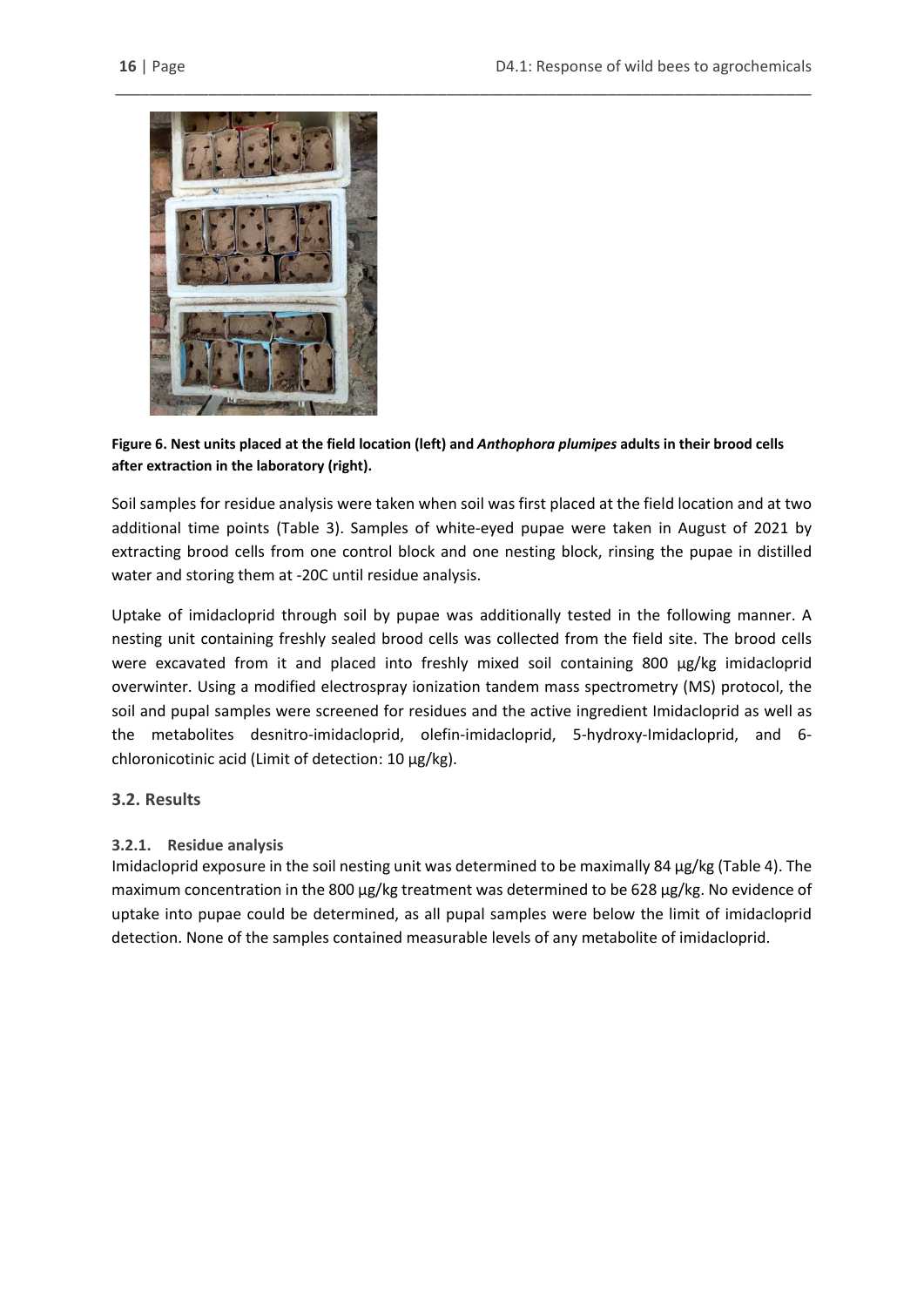| Sample               | Days post preparation | µg/kg     |
|----------------------|-----------------------|-----------|
| Soil $100 \mu g/kg$  | 0                     | $61 + 24$ |
| Soil $100 \mu g/kg$  | 6                     | $59 + 26$ |
| Soil $100 \mu g/kg$  | 21                    | $28 + 13$ |
| Soil $100 \mu g/kg$  | 60                    | $40 + 18$ |
| Soil $800 \mu g/kg$  | 0                     | 462±166   |
| Soil 800 µg/kg       | 60                    | 281±109   |
| Pupae $100 \mu g/kg$ |                       | $<$ 10    |
| Pupae 800 µg/kg      |                       | $<$ 10    |
| Pupae control        |                       | < 10      |

**Table 4: The amount of imidacloprid residue in soil and pupal samples**

#### <span id="page-16-0"></span>**3.2.2. Brood cell production and contents**

A total of 1471 brood cells were detected and removed from the nest units, and the contents of 844 cells were determined. When considering these preliminary results, there was no difference in the number of brood cells constructed per nesting unit between the control and the imidacloprid treatment (t-test p > 0.9, Figure 7). Most brood cells were constructed at a depth of 5-10 cm, which did not differ between treatments (Figure 8). There was no effect of imidacloprid treatment on either the proportion adult bees, the proportion dead larvae or the rate of parasitism when considering the data per nesting unit (Figure 9) or as an overall rate across nesting units (Table 5).

\_\_\_\_\_\_\_\_\_\_\_\_\_\_\_\_\_\_\_\_\_\_\_\_\_\_\_\_\_\_\_\_\_\_\_\_\_\_\_\_\_\_\_\_\_\_\_\_\_\_\_\_\_\_\_\_\_\_\_\_\_\_\_\_\_\_\_\_\_\_\_\_\_\_\_\_\_\_\_\_\_\_

Three prominent insect parasites were identified from the brood cells: the cleptoparasitic bee *Melecta albifrons,* the parasitic wasp *Monodontomerus obscurus,* and the cleptoparasitic meloid beetle *Sitaris muralis*.

The female to male sex ratio of *A. plumipes* that emerged from brood cells was 53% in the imidacloprid treatment and 47% in the control treatment, a minimal difference.



**Figure 7. Boxplot showing number of brood cells constructed per nest unit in the control (left) and imidacloprid (right) treatments (t-test p > 0.9, n.s.).**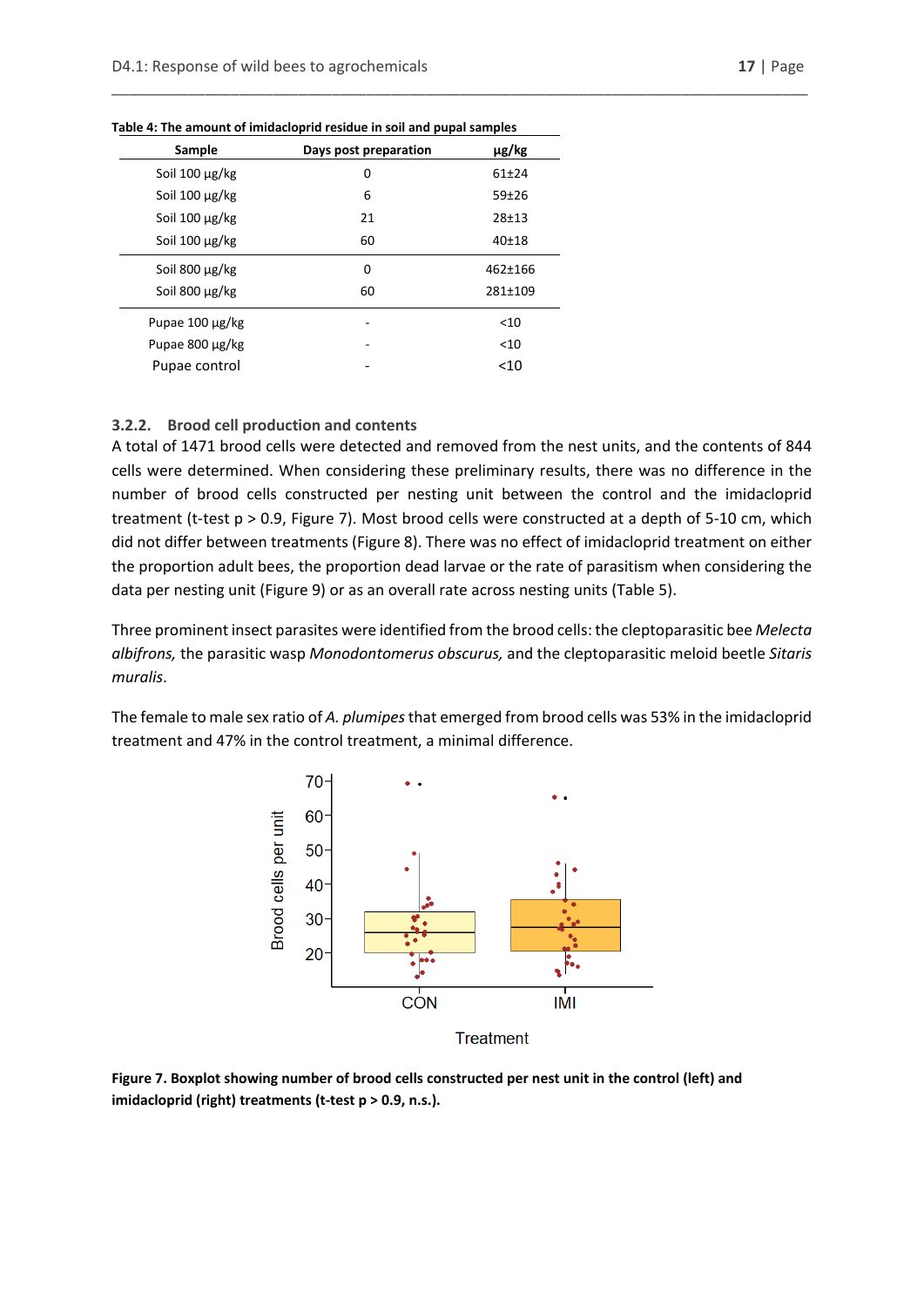

\_\_\_\_\_\_\_\_\_\_\_\_\_\_\_\_\_\_\_\_\_\_\_\_\_\_\_\_\_\_\_\_\_\_\_\_\_\_\_\_\_\_\_\_\_\_\_\_\_\_\_\_\_\_\_\_\_\_\_\_\_\_\_\_\_\_\_\_\_\_\_\_\_\_\_\_\_\_\_\_\_\_

**Figure 8.Frequency of brood cells at different depths of the nest block (mean, SD) per nesting unit and treatment.** Most cells were at a depth of 5-10 cm.



**Figure 9. Frequency of brood cells per nest unit** (mean, SD) containing adult (*A. plumipes*) bees, dead larvae, empty (e.g. pollen or only mould) or insect parasites (*Melecta albifrons, Monodontomerus obscurus, Sitaris muralis*). Light yellow represents the control treatment and orange represents the imidacloprid treatment. Frequencies did not differ between treatments (n.s.).

**Table 5. Overall frequencies of parasitized, empty, dead larvae and eclosed adults from a subset of brood cells excavated from nesting units for the Imidacloprid and control treatments.** Differences between treatments were minimal.

| <b>Treatment</b> | <b>Parasitized</b> | Empty  | Dead larvae | <b>Adults</b> |
|------------------|--------------------|--------|-------------|---------------|
| Imidacloprid     | 10.00%             | 22.50% | 15.25%      | 37.75%        |
| Control          | 14.86%             | 23.87% | 13.06%      | 36.94%        |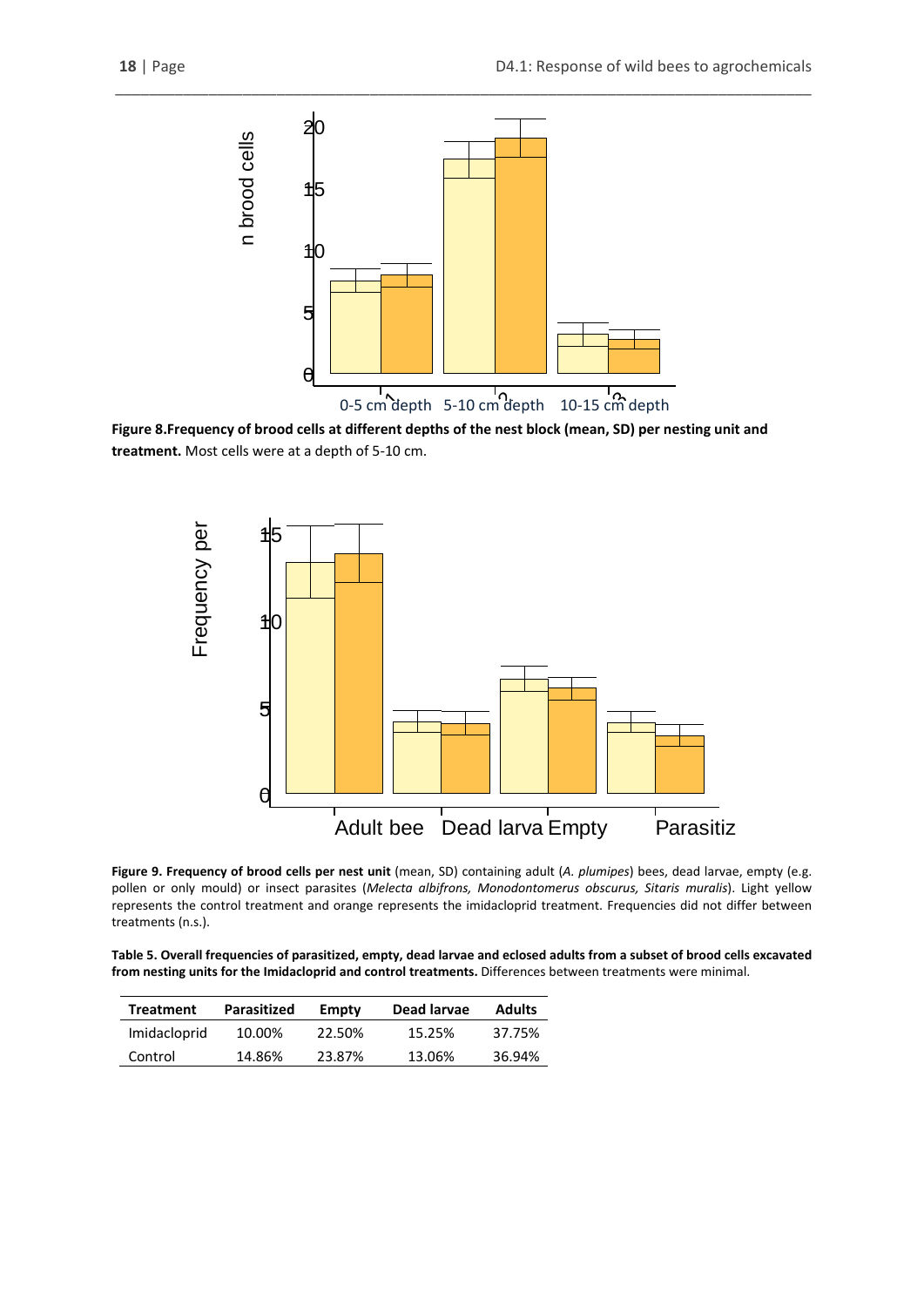### <span id="page-18-0"></span>**4. Discussion**

In our acute exposure assay on various wild bee species, we demonstrate how some novel species can be successfully studied in the laboratory. Of all the tested species, 9 survived, and 5 were able to feed on a given solution from a cuvette. Results from pesticide exposure experiments confirmed that wild bees can exhibit a higher sensitivity towards acute sulfoxaflor exposure than the model species currently used. Most of the orally treated species were not significantly more sensitive than *B. terrestris* to acute sulfoxaflor exposure, but these results may have been confounded by a lack of individuals or high mortality in the control treatment. *Osmia cornuta* exhibited a higher oral sensitivity compared to the model species *B. terrestris*. When exposed topically, all the species were impacted, with *A. plumipes* and *B. pascuorum* being more sensitive than *B. terrestris.*

\_\_\_\_\_\_\_\_\_\_\_\_\_\_\_\_\_\_\_\_\_\_\_\_\_\_\_\_\_\_\_\_\_\_\_\_\_\_\_\_\_\_\_\_\_\_\_\_\_\_\_\_\_\_\_\_\_\_\_\_\_\_\_\_\_\_\_\_\_\_\_\_\_\_\_\_\_\_\_\_\_\_

The meta-analysis of Arena & Sgolastra (2014), incorporating data on 19 bee species, showed that the sensitivity of most bee species was lower than the sensitivity of the model species, *Apis mellifera*. Here, with a different model species (*B. terrestris*), we found both more sensitive species: *O. cornuta*, *B. pascuorum* (oral) and *A. plumipes* (topical); and less sensitive species: *B. hypnorum* (oral). Bees differ greatly in their ecology, and even if it could have been expected that closely related species would be similarly sensitive and, in comparison to *B. terrestris*, this was not the case in our study. The high variability in terms of pesticide sensitivity found amongst bee species is complicated to explain. Indeed, several intra- and inter-specific differences in physiological and morphological traits can influence the sensitivity of a bee to pesticide. First, at the intra-specific level, van der Steen (1994) showed a correlation between the body weight and the sensitivity of an individual towards pesticides. Across species, it has also been shown that the interspecific sensitivity is inversely proportional to the mean body weight of a species (Devillers et al., 2003). Indeed, the sensitivity of a bee has been shown to increase with the surface-to-volume ratio (Johansen, 1972). Moreover, regarding topical exposures, sensitivity may vary with cuticle composition. The first barrier protecting the insect body from external perturbation is the chitinous cuticle that covers its whole body (Reece & Campbell, 2011). The effect of an insecticide depends on the rate at which it enters the insect's body. Therefore, the surface-to-volume ratio, cuticular thickness as well as the cellular and molecular components of the cuticle can all play a role in determining the sensitivity of an insect towards pesticides (Lewis, 1980).

Another trait that can influence the sensitivity of an individual or of a species to pesticide is directly related to its mechanisms of detoxification. Some species have the physiological ability to detoxify toxins other than pesticides, such as alkaloids contained in the floral resources of some plant species. These abilities could help in the detoxification of pesticides, such as neonicotinoids (Cresswell et al., 2012). *Heriades truncorum*, and *O. leaiana* are oligolectic on the Asteraceae family, members of which have been shown to excrete toxic secondary compounds through their pollen and nectar (Vanderplanck et al., 2020). We did not find a significant difference in their sensitivity to pesticide compared *to B.* terrestris, possibly due to the lack of individuals available for us to test. It would therefore be interesting to continue experimenting on these species.

Finally, once a pesticide has entered an insect's body, its actual toxic effect on the individual depends on the organism's capacity to metabolize and subsequently excrete it. Such detoxification processes are controlled by enzyme activity (Uhl et al., 2016) which could differ among species because of, for example, differences in haemolymph pH. For example, while the pH of honey bee haemolymph was measured at 6.0, that of *Megachile rotundata* was measured at 6.8. It has been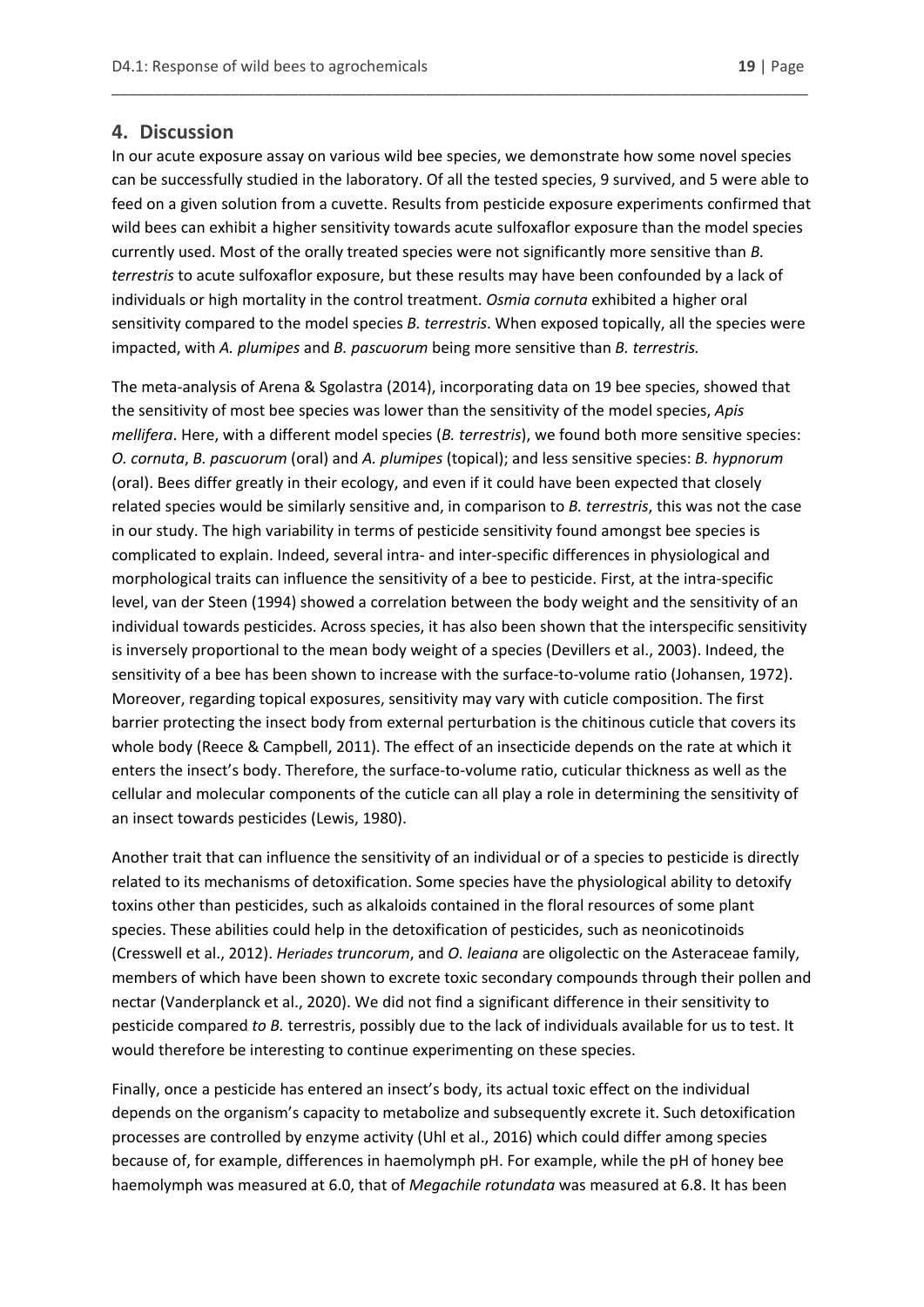hypothesized therefore that xenobiotics can be detoxified at different rates depending on the species (Ahmad and Johansen, 1973). Analysing the haemolymph of species with a different sensitivity to *B. terrestris* could provide more insight into the underlying mechanisms of detoxification efficiency and its variation in relation to sensitivity.

\_\_\_\_\_\_\_\_\_\_\_\_\_\_\_\_\_\_\_\_\_\_\_\_\_\_\_\_\_\_\_\_\_\_\_\_\_\_\_\_\_\_\_\_\_\_\_\_\_\_\_\_\_\_\_\_\_\_\_\_\_\_\_\_\_\_\_\_\_\_\_\_\_\_\_\_\_\_\_\_\_\_

While most of the treated bee species were shown as being equally sensitive compared to *B. terrestris*, these results need to be interpreted cautiously. Indeed, for some species such as *H. scabiosae*, *H. truncorum*, *O. leaiana* or *O. cearulescens*, sample sizes were much lower than recommended by the OECD guidelines (OECD, 2017b, 2017a). Increasing the sample size in those cases could probably reveal some subtle effects of presticide sensitivity.

As shown by the laboratory survival tests, wild bees are difficult to maintain in captivity. Therefore, a high number of individuals needs to be taken from the wild in compensation, which is not always possible for small bee communities, and for bees that do not nest in aggregations. Moreover, the high percentage of non-feeders found during the oral exposure experiment, and the high rates of mortality found in the control groups, further diminished the sample size and showed that laboratory conditions must be improved to allow toxicological tests on a larger spectrum of wild bee species. For further experiments, and to increase the sample size, some methods that have been developed to adapt the feeding of bees to their natural feeding behaviour can be used. For example, a flower from which the reproductive column was removed and replaced by the test solution has already been used with *Megachile rotundata* and *Osmia lignaria* (Ladurner et al., 2003). While difficult to install, and while difficult to adapt to specialist bees, this technique has been improved by the "petal method" that seems to increase feeding success, and to be easily set up. This method consists of using a single petal as a visual clue to indicate the treatment solution and facilitate the feeding of solitary species (Hinarejos et al., 2014). To increase survival under laboratory conditions, the stress caused by having been caught in the wild could be avoided by rearing the species under laboratory conditions, from the first larval stages until emergence (Eeraerts et al., 2020). However, these methods are only known for a few species (Peterson & Artz, 2014). Finally, while our results show that many species do not survive well in the laboratory, they also show that these methods can work on some species with interesting ecological traits that are not shared with the main model species (i.e. *Anthophora plumipes* as a soil-nesting solitary bee, or *Andrena vaga* as an oligolectic bee species).

The results of our novel soil exposure assay with *A. plumipes* are promising in terms of nesting success in the provided substrates, the ease with which brood and brood parameters can be assessed, as well as the large sample sizes that can be achieved under the particular field conditions explored here. The limitation in this particular series of experiments is the lack of multiple populations and locations explored, as well as the obligate non-independence of the nest units, as one female could potentially nest in several units across her lifespan. There was no attempt to determine the per-female reproductive output, and due to the cluster-like structure of the *Anthophora* nests, per-nest brood assays were not possible. The use of soil units of a standardised size was an attempt to get around this issue.

We could not show any treatment effect on any of the measured parameters; however, the high rate of mortality of control brood (13%) might mask minor treatment effects. Thus, reducing control mortality by measures such as heat-sterilizing the soil should be further explored. In future assays,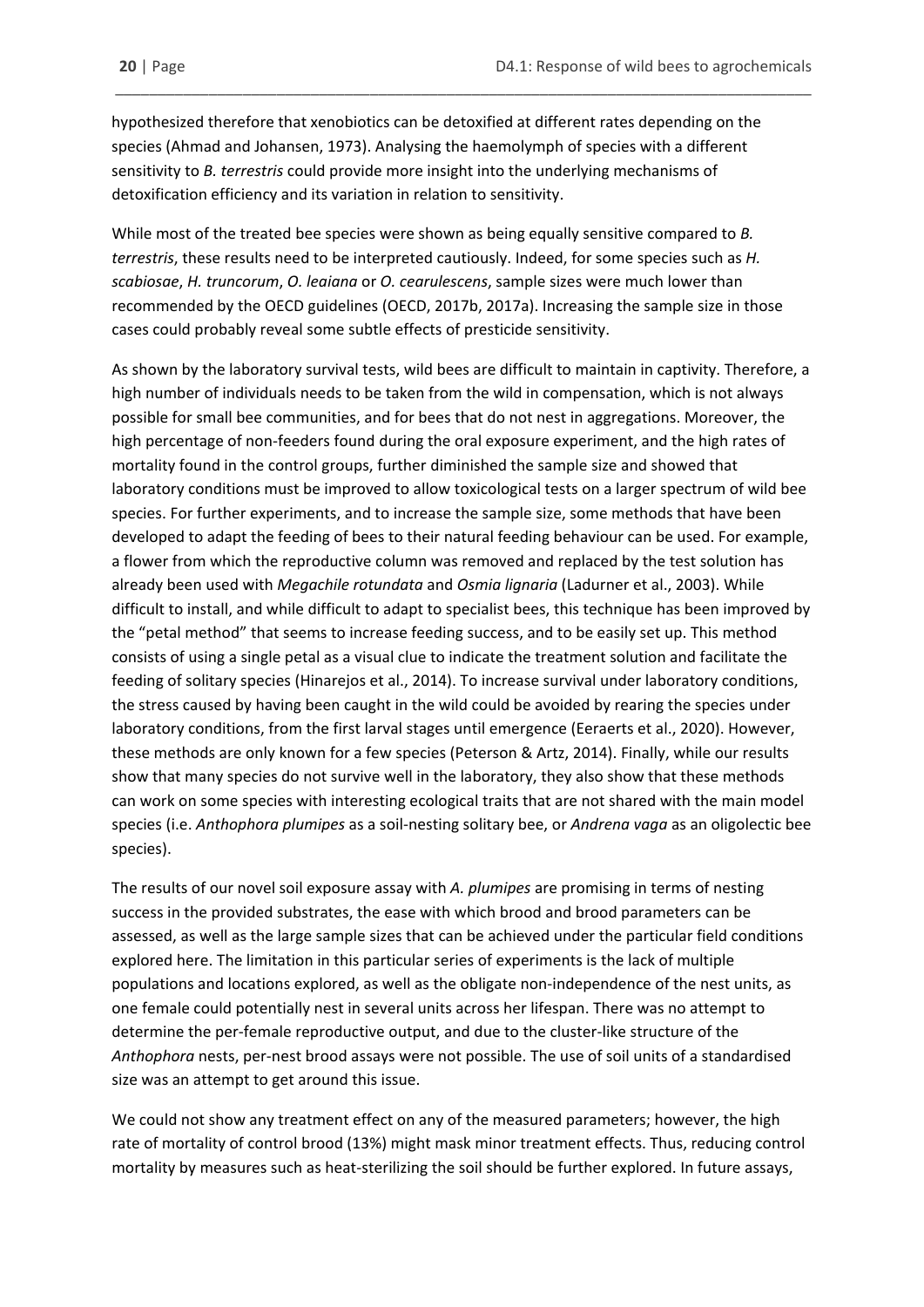the possibility of using semi-field setups with, for example, a known number of females per cage and nest unit, should be explored. In a semi-field setup, the external factor of brood parasitism, which affects around 10-15% of brood cells, would be excluded. Using the method at hand, brood and brood provisions can be extracted at various life stages and checked for pesticide residues, as demonstrated here.

\_\_\_\_\_\_\_\_\_\_\_\_\_\_\_\_\_\_\_\_\_\_\_\_\_\_\_\_\_\_\_\_\_\_\_\_\_\_\_\_\_\_\_\_\_\_\_\_\_\_\_\_\_\_\_\_\_\_\_\_\_\_\_\_\_\_\_\_\_\_\_\_\_\_\_\_\_\_\_\_\_\_

It is noteworthy that no evidence of uptake of imidacloprid into the brood was evident. In further assays, additional samples of brood from soil of increasing concentrations will be analyzed. One can hypothesize that the waxy protective layer coating the inside of the brood cell, excreted from the Dufour's gland of Anthophorine bees (Norden et al. 1980), is also an effective barrier against chemical contaminants in the soil.

Trials with *Colletes hederae* have been carried out, but as we were not able to control the development from the larval to adult stage under laboratory conditions, we tried instead to understand the movement of pesticides from the soil to the brood cell in order to find out whether the larva and its pollen provision can be protected from agrochemicals. Unfortunately, as the analyses have not yet been completed, the results have not been included in this report. In addition, the bad weather during the flight season of *C. hederae* did not allow us to collect many brood cells. It may therefore be difficult to draw definitive conclusions from these analyses.

Overall, we demonstrate that experimental exposure of the ground-nesting species *A. plumipes* in a field setting is possible under the right conditions (the proximity of natural aggregations), that brood production and brood survival can be readily quantified, and that a field-realistic exposure of the insecticide Imidacloprid does not affect the parameters measured in our preliminary dataset.

## <span id="page-20-0"></span>**5. Acknowledgements**

We thank Dr. Karsten Seidelmann of MLU for technical advice and guidance. We thank Christopher Wild and April Lin of MLU for technical assistance in the laboratory.

# <span id="page-20-1"></span>**6. References**

- Ahmad, Z., Johansen, C. 1973. Selective toxicity of carbophenothion and trichlorfon to the honey bee and the alfalfa leafcutting bee. Environ. Entomol. 2, 27–30. https://doi.org/https://doi.org/10.1093/ee/2.1.27
- Aizen, M.A., Harder, L.D. 2009. The global stock of domesticated honey bees is growing slower than agricultural demand for pollination. Curr. Biol. 19, 915–918. https://doi.org/10.1016/j.cub.2009.03.071
- Arena, M., Sgolastra, F. 2014. A meta-analysis comparing the sensitivity of bees to pesticides. Ecotoxicology 23, 324–334. https://doi.org/10.1007/s10646-014-1190-1
- Boberg, E., Alexandersson, R., Jonsson, M., Maad, J., Ågren, J., Nilsson, L.A. 2014. Pollinator shifts and the evolution of spur length in the moth-pollinated orchid Platanthera bifolia. Ann. Bot. 113, 267–275. https://doi.org/10.1093/aob/mct217
- Breeze, T.D., Vaissière, B.E., Bommarco, R., Petanidou, T., Seraphides, N., Kozák, L., Scheper, J., Biesmeijer, J.C., Kleijn, D., Gyldenkærne, S., Moretti, M., Holzschuh, A., Steffan-Dewenter, I., Stout, J.C., Pärtel, M., Zobel, M., Potts, S.G. 2014. Agricultural policies exacerbate honeybee pollination service supply-demand mismatches across Europe. PLoS One 9.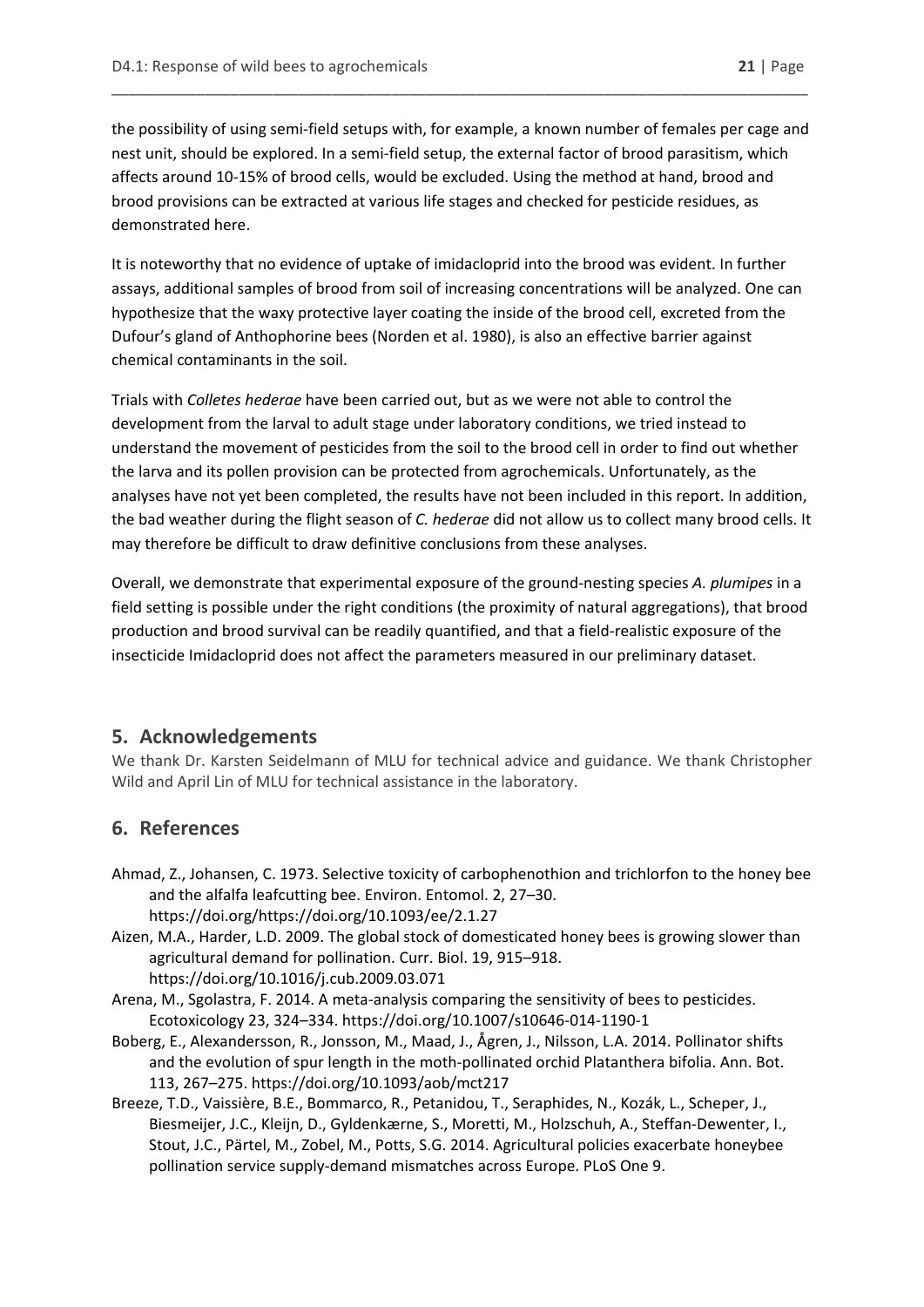https://doi.org/10.1371/journal.pone.0082996

Cameron, S.A., Lozier, J.D., Strange, J.P., Koch, J.B., Cordes, N., Solter, L.F., Griswold, T.L. 2011. Patterns of widespread decline in North American bumble bees. Proc. Natl. Acad. Sci. U. S. A. 108, 662–667. https://doi.org/10.1073/pnas.1014743108

\_\_\_\_\_\_\_\_\_\_\_\_\_\_\_\_\_\_\_\_\_\_\_\_\_\_\_\_\_\_\_\_\_\_\_\_\_\_\_\_\_\_\_\_\_\_\_\_\_\_\_\_\_\_\_\_\_\_\_\_\_\_\_\_\_\_\_\_\_\_\_\_\_\_\_\_\_\_\_\_\_\_

- Danforth, B.N., Cardinal, S., Praz, C., Almeida, E.A.B., Michez, D. 2013. The impact of molecular data on our understanding of bee phylogeny and evolution. Annu. Rev. Entomol. 58, 57–78. https://doi.org/10.1146/annurev-ento-120811-153633
- Drossart, M., Rasmont, P., Vanormelingen, P., Dufrêne, M., Folschweiller, M., Pauly, A., Vereecken, N.J., Vray, S., Zambra, E., D'Haeseleer, J., Michez, D. 2019. Belgian Red List of bees.
- Duchenne, F., Thébault, E., Michez, D., Gérard, M., Devaux, C., Rasmont, P., Vereecken, N.J., Fontaine, C. 2020. Long-term effects of global change on occupancy and flight period of wild bees in Belgium. Glob. Chang. Biol. 26, 6753–6766. https://doi.org/10.1111/gcb.15379
- Franklin, E.L., Raine, N.E. 2019. Moving beyond honeybee-centric pesticide risk assessments to protect all pollinators. Nat. Ecol. Evol. 5–7. https://doi.org/10.1038/s41559-019-0987-y
- Garibaldi, L.A., Steffan-Dewenter, I., Winfree, R., Aizen, M.A., Bommarco, R., Cunningham, S.A., Kremen, C., Carvalheiro, L.G., Harder, L.D., Afik, O., Bartomeus, I., Benjamin, F., Boreux, V., Cariveau, D., Chacoff, N.P., Dudenhöffer, J.H., Freitas, B.M., Ghazoul, J., Greenleaf, S., Hipólito, J., Holzschuh, A., Howlett, B., Isaacs, R., Javorek, S.K., Kennedy, C.M., Krewenka, K.M., Krishnan, S., Mandelik, Y., Mayfield, M.M., Motzke, I., Munyuli, T., Nault, B.A., Otieno, M., Petersen, J., Pisanty, G., Potts, S.G., Rader, R., Ricketts, T.H., Rundlöf, M., Seymour, C.L., Schüepp, C., Szentgyörgyi, H., Taki, H., Tscharntke, T., Vergara, C.H., Viana, B.F., Wanger, T.C., Westphal, C., Williams, N., Klein, A.M. 2013. Wild pollinators enhance fruit set of crops regardless of honey bee abundance. Science (80-. ). 339, 1608–1611. https://doi.org/10.1126/science.1230200
- Goulson, D. 1999. Foraging strategies of insects for gathering nectar and pollen, and implications for plant ecology and evolution. Perspect. Plant Ecol. Evol. Syst. 2, 185–209. https://doi.org/10.1078/1433-8319-00070
- Goulson, D., Nicholls, E., Botías, C., Rotheray, E.L. 2015. Bee declines driven by combined Stress from parasites, pesticides, and lack of flowers. Science (80-. ). 347. https://doi.org/10.1126/science.1255957
- Heard, T.A. 1999. Heard-19991.Pdf. 183–206.
- Helson, B. V., Barber, K.N., Kingsbury, P.D. 1994. Laboratory toxicology of six forestry insecticides to four species of bee (hymenoptera: Apoidea). Arch. Environ. Contam. Toxicol. 27, 107–114. https://doi.org/10.1007/BF00203895
- Javorek, S.K., Mackenzie, K.E., Vander Kloet, S.P. 2002. Comparative pollination effectiveness among bees (Hymenoptera: Apoidea) on lowbush blueberry (Ericaceae: Vaccinium angusifolium). Ann. Entomol. Soc. Am. 95, 345–351. https://doi.org/10.1603/0013- 8746(2002)095[0345:CPEABH]2.0.CO;2
- Johansen, C.A. 1972. Toxicity of field-weathered insecticide residues to four kinds of bees. Environ. Entomol. 1, 393–394. https://doi.org/https://doi.org/10.1093/ee/1.3.393
- Johnson, R., Corn, M.L. 2015. Bee health: The role of pesticides. Bee Heal. Background, Issues, Role Pestic. 47–106.
- Kerr, J.T., Pindar, A., Galpern, P., Packer, L., Potts, S.G., Roberts, S.M., Rasmont, P., Schweiger, O., Colla, S.R., Richardson, L.L., Wagner, D.L., Gall, L.F., Sikes, D.S., Pantoja, A. 2015. Climate change impacts on bumblebees converge across continents. Science. 349, 177–180.
- Klein, A.M., Vaissière, B.E., Cane, J.H., Steffan-Dewenter, I., Cunningham, S.A., Kremen, C., Tscharntke, T. 2007. Importance of pollinators in changing landscapes for world crops. Proc. R. Soc. B Biol. Sci. 274, 303–313. https://doi.org/10.1098/rspb.2006.3721
- Kremen, C., Williams, N.M., Thorp, R.W. 2002. Crop pollination from native bees at risk from agricultural intensification. Proc. Natl. Acad. Sci. U. S. A. 99, 16812–16816. https://doi.org/10.1073/pnas.262413599
- Michener, C.D. 2007. The Bees of the World, second edition. Johns Hopkins Univ. Press.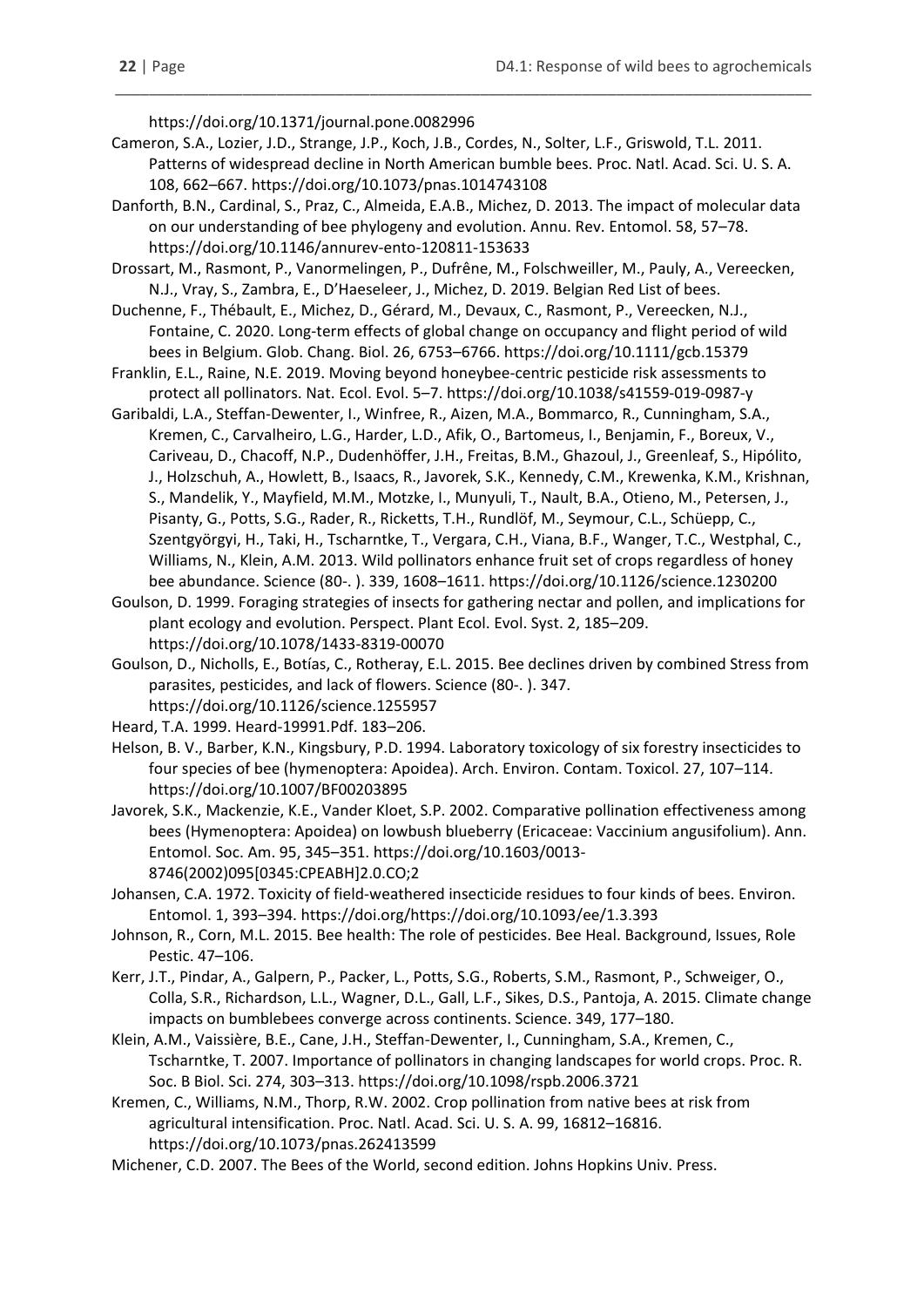Michez, D., Rasmont, P., Terzo, M., Vereecken, N.J. 2019. Bees of Europe.

Nieto, A., Roberts, S.P.M., Kemp, J., Rasmont, P., Kuhlmann, M., García Criado, M., Biesmeijer, J.C., Bogusch, P., Dathe, H.H., De la Rúa, P., De Meulemeester, T., Dehon, M., Dewulf, A., Ortiz-Sánchez, F.J., Lhomme, P., Pauly, A., Potts, S.G., Praz, C., Quaranta, M., Radchenko, V.G., Scheuchl, E., Smit, J., Straka, J., Terzo, M., Tomozii, B., Window, J., Michez, D. 2014. European Red List of Bees. Publication Office of the European Union.

\_\_\_\_\_\_\_\_\_\_\_\_\_\_\_\_\_\_\_\_\_\_\_\_\_\_\_\_\_\_\_\_\_\_\_\_\_\_\_\_\_\_\_\_\_\_\_\_\_\_\_\_\_\_\_\_\_\_\_\_\_\_\_\_\_\_\_\_\_\_\_\_\_\_\_\_\_\_\_\_\_\_

- Ollerton, J., Winfree, R., Tarrant, S. 2011. How many flowering plants are pollinated by animals ? 321–326. https://doi.org/10.1111/j.1600-0706.2010.18644.x
- Pamminger, T. 2021. Extrapolating acute contact bee sensitivity to insecticides based on body weight using a phylogenetically informed interspecies scaling framework. Environ. Toxicol. Chem. 40, 2044–2052. https://doi.org/10.1002/etc.5045

Persson, A.S., Rundlöf, M., Clough, Y., Smith, H.G. 2015. Bumble bees show trait-dependent vulnerability to landscape simplification. Biodivers. Conserv. 24, 3469–3489. https://doi.org/10.1007/s10531-015-1008-3

Potts, S.G., Imperatriz-Fonseca, V., Ngo, H.T., Aizen, M.A., Biesmeijer, J.C., Breeze, T.D., Dicks, L. V., Garibaldi, L.A., Hill, R., Settele, J., Vanbergen, A.J. 2016. Safeguarding pollinators and their values to human well-being. Nature 540, 220–229. https://doi.org/10.1038/nature20588

Pyke, G.H., Inouye, D.W., Thomson, J.D. 2012. Local geographic distributions of bumble bees near crested butte, Colorado: Competition and community structure revisited. Environ. Entomol. 41, 1332–1349. https://doi.org/10.1603/EN11284

Rasmont, P., Devalez, J., Pauly, A., Michez, D., Radchenko, V.G. 2017. Addition to the checklist of IUCN European wild bees (Hymenoptera: Apoidea). Ann. La Soc. Entomol. Fr. 53, 17–32. https://doi.org/10.1080/00379271.2017.1307696

- Ravoet, J., De Smet, L., Meeus, I., Smagghe, G., Wenseleers, T., de Graaf, D.C. 2014. Widespread occurrence of honey bee pathogens in solitary bees. J. Invertebr. Pathol. 122, 55–58. https://doi.org/10.1016/j.jip.2014.08.007
- Scott-Dupree, C.D., Conroy, L., Harris, C.R. 2009. Impact of currently used or potentially useful insecticides for canola agroecosystems on Bombus impatiens (Hymenoptera: Apidae), *Megachile rotundata* (Hymentoptera: Megachilidae), and Osmia lignaria (Hymenoptera: Megachilidae). J. Econ. Entomol. 102, 177–182. https://doi.org/10.1603/029.102.0125
- Spurgeon, D., Hesketh, H., Lahive, E., Svendsen, C., Baas, J., Robinson, A., Horton, A., Heard, M. 2017. Chronic oral lethal and sub-lethal toxicities of different binary mixtures of pesticides and contaminants in bees (*Apis mellifera, Osmia bicornis and Bombus terrestris*). EFSA Support. Publ. 13. https://doi.org/10.2903/sp.efsa.2016.en-1076
- Stang, M., Klinkhamer, P.G.L., Waser, N.M., Stang, I., Van Der Meijden, E. 2009. Size-specific interaction patterns and size matching in a plant-pollinator interaction web. Ann. Bot. 103, 1459–1469. https://doi.org/10.1093/aob/mcp027
- Stout, J.C., Morales, C.L. 2009. Ecological impacts of invasive alien species on bees. Apidologie 40, 388–409. https://doi.org/10.1051/apido/2009023
- Taseï, J., Aupinel, P. 2008. Validation of a method using queenless *Bombus terrestris* micro-Colonies for testing the nutritive value of commercial pollen mixes by comparison with queenright colonies. J. Econ. Entomol. 101, 1737–1742. https://doi.org/https://doi.org/10.1603/0022- 0493-101.6.1737
- Thompson, H.M.T. 2001. Review article Assessing the exposure and toxicity of pesticides to bumblebees ( Bombus sp .). Apidologie 32, 305–321.
- Vray, S., Rollin, O., Rasmont, P., Dufrêne, M., Michez, D., Dendoncker, N. 2019. A century of local changes in bumblebee communities and landscape composition in Belgium. J. Insect Conserv. 23, 489–501. https://doi.org/https://doi.org/10.1007/s10841-019-00139-9
- Weekers, T., Marshall, L., Leclercq, N., Wood, T.J., Cejas, D., Drepper, B., Hutchinson, L., Michez, D., Molenberg, J.-M., Smagghe, G., Vandamme, P., Vereecken, N.J. 2022. Dominance of honey bees is negatively associated with wild bee diversity in commercial apple orchards regardless of